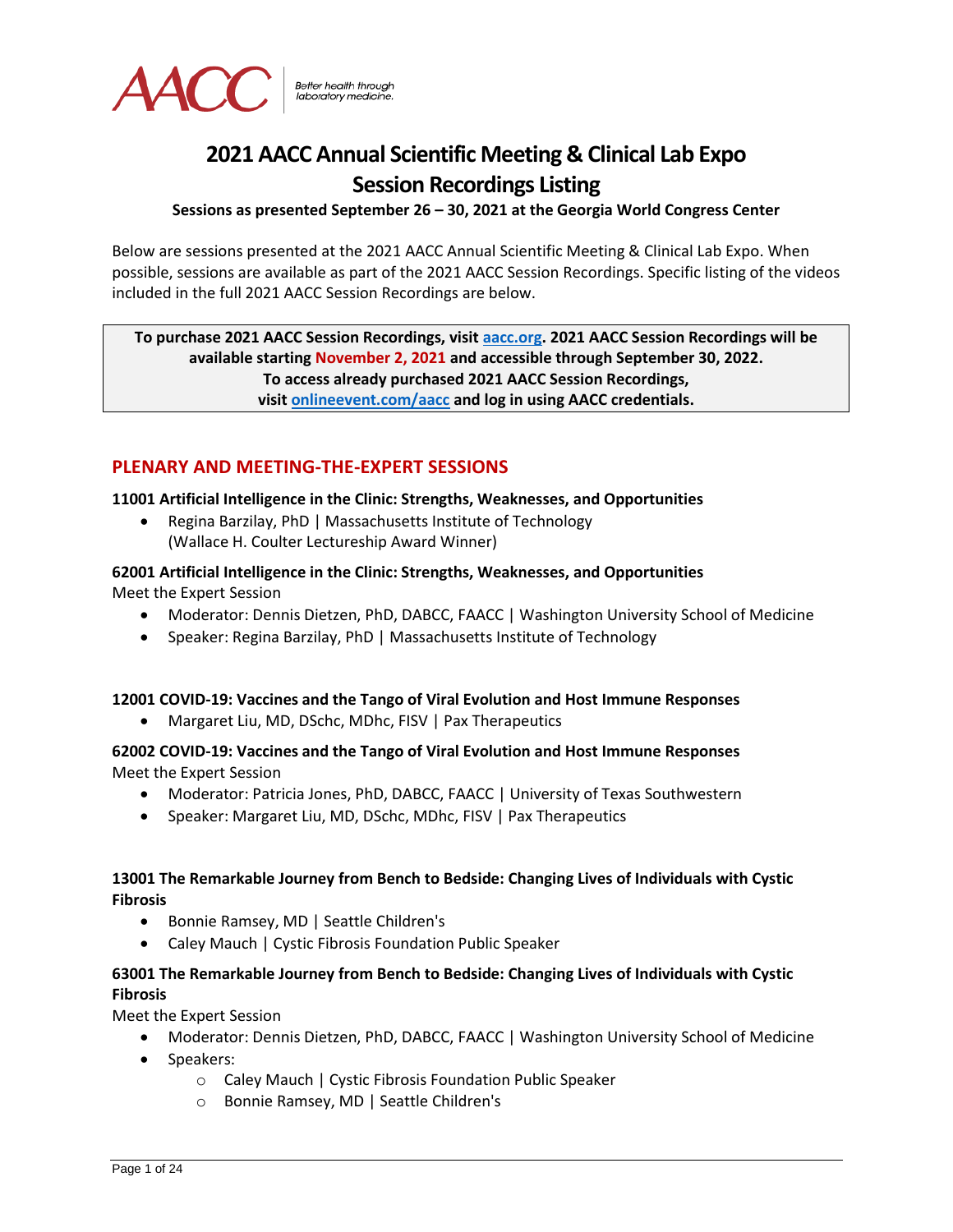

#### **14001 Curating and Documenting Research During Chaos: Lessons from COVID-19 and Beyond**

• Holden Thorp, PhD | American Association for the Advancement of Science

#### **64001 Curating and Documenting Research During Chaos: Lessons from COVID-19 and Beyond** Meet the Expert Session

- Moderator: Dennis Dietzen, PhD, DABCC, FAACC | Washington University School of Medicine
- Speaker: Holden Thorp, PhD | American Association for the Advancement of Science

#### **15001 Clinical Translation of Engineered Microsystems: From COVID-19 to Hematology and Hemostasis**

• Wilbur Lam, MD, PhD | Emory University/Georgia Institute of Technology

# **65001 Clinical Translation of Engineered Microsystems: From COVID-19 to Hematology and Hemostasis**

Meet the Expert Session

#### **Recording not available due to technical difficulties.**

- Moderator: Dennis Dietzen, PhD, DABCC, FAACC | Washington University School of Medicine
- Speaker: Wilbur Lam, MD, PhD | Emory University/Georgia Institute of Technology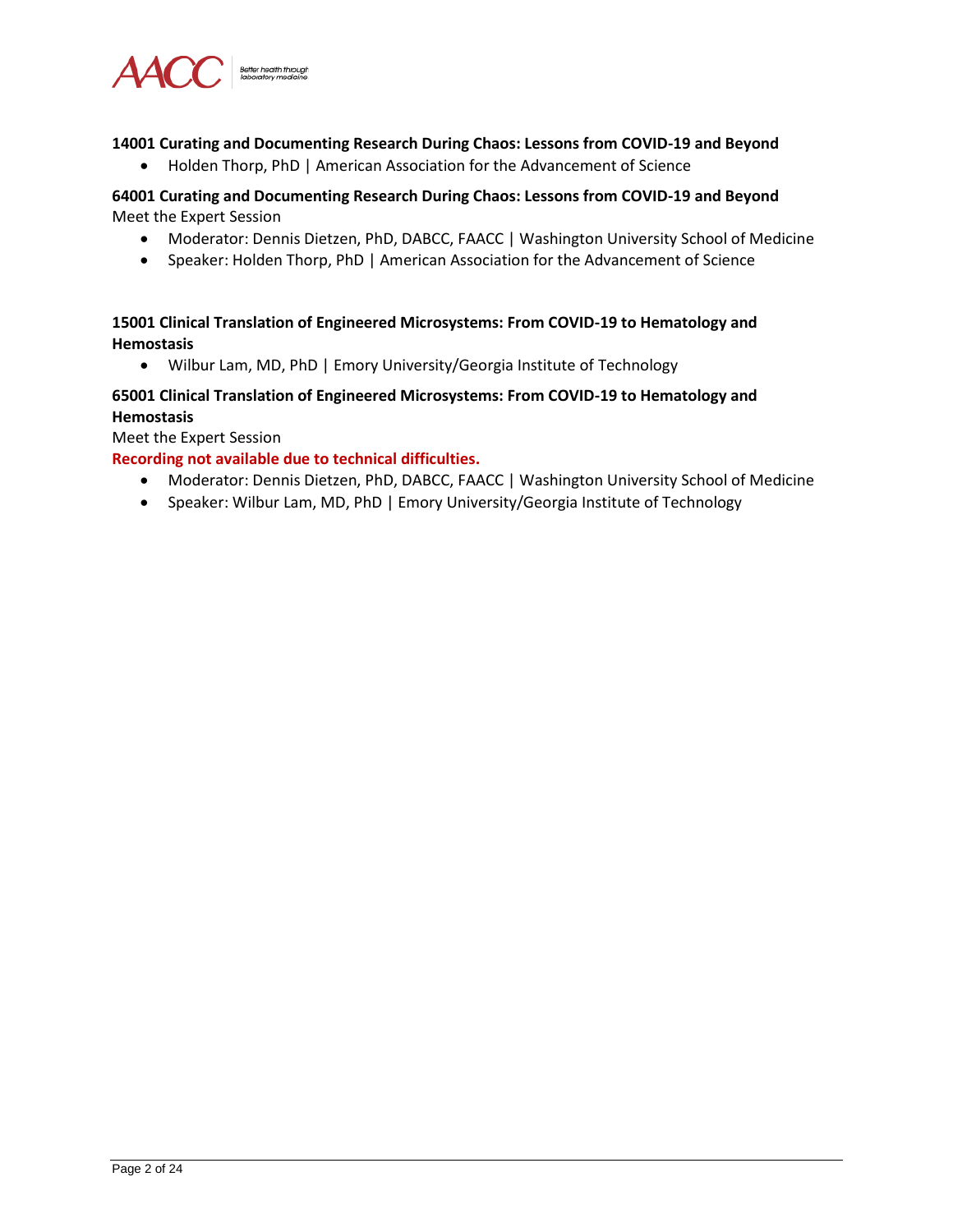

# **SPECIAL SESSIONS**

# **11002 The Role of Journalism in the Analysis and Dissemination of Pandemic-Related Data Through the Lens of the COVID Tracking Project**

#### **Sunday Special Session**

**Moderator:** Dina Greene, PhD, DABCC | Kaiser Washington **Speaker:**

• Alexis Madrigal | The Atlantic

#### **12002 AACC Disruptive Technology Award Competition**

**Moderator:** Khushbu Patel, PhD, DABCC, FAACC | Children's Hospital of Philadelphia

#### **32104 New Technologies and Innovations to Improve the Clinical Laboratory (AMOC Chair Invited Session)**

#### **AMOC Chair Invited Session**

**Moderator:** Nathalie Lepage, PhD, FCCMG, FCACB | Newborn Screening Ontario/Children's Hospital of Eastern Ontario/University of Ottawa

**Speaker(s):**

- Innovation from 3D Printing and Its Current and Future Impact in Healthcare and the Clinical Laboratories
	- Danielle L.V. Maracaja, MD | Wake Forest School of Medicine
- Innovation to Improve Patient Care in Laboratory Medicine with the Use of Drones for Specimen Transportation
	- Timothy Amukele, PhD, MD | ICON Clinical Research

#### **32444 Measurably Better Healthcare: Elite Winners from the UNIVANTS of Healthcare Excellence Awards Share Their Collaborative, Practice-Based Efforts that Transformed Healthcare Delivery Immediate Past President Invited Session**

**Moderator:** David Grenache, PhD, DABCC, MT(ASCP), FAACC | Tricore Reference Laboratories **Speaker(s):**

- Early Diagnosis and Improved Management of Patients with Diabetes through Strategic and Automated Test Algorithms via Primary Care Maria Salinas, PhD | Hospital Universitario de San Juan
- Kidney Check: The Next Generation of Surveillance for Hypertension, Diabetes and Chronic Kidney Disease

Paul Komenda, MD, MHA | University of Manitoba

• Reducing Patient Risk and Enhancing Care through the Development and Implementation of a New Chest Pain Pathway, Expedited by and for the COVID-19 Era Martin Than, MD | Christchurch Hospital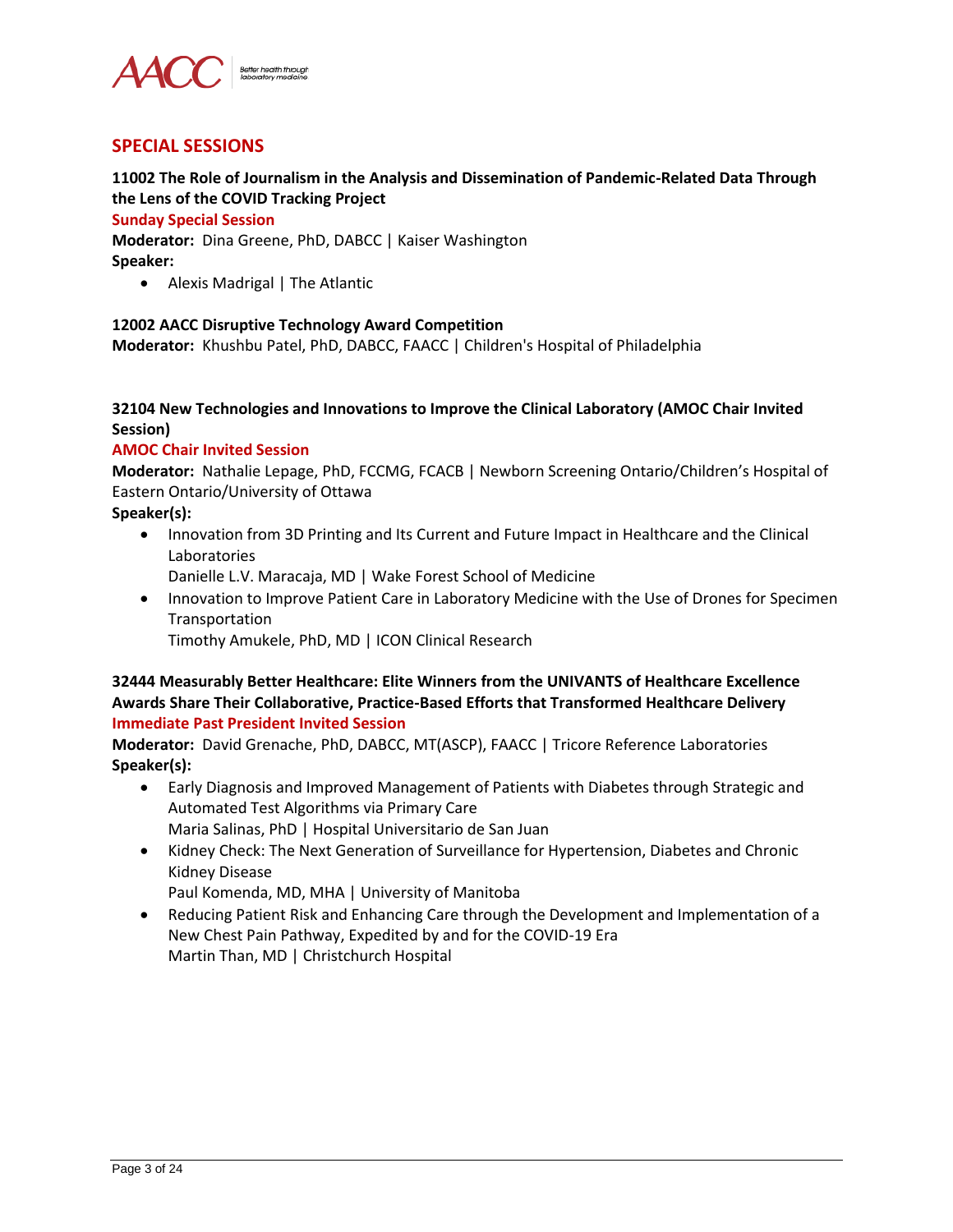

# **35107 Bringing Laboratory Testing Closer to the Patient: The Good, the Bad and the Ugly (CSCC President Invited Session)**

#### **CSCC President Invited Session**

**Moderator:** Edward Dunn, PhD, FCACB | Dynacare **Speaker(s):**

- From Glucose to COVID-19 Testing: Can We Build Unified POCT Programs for Patients in Alberta? Allison Venner, PhD, FCACB | Alberta Precision Laboratories
- Point-of-Care Testing as a Tool for Equitable Access to Quality Healthcare: The Case of Kidney Screening in Remote Communities AbdulRazaq Sokoro, PhD, FAACC | Shared Health Inc.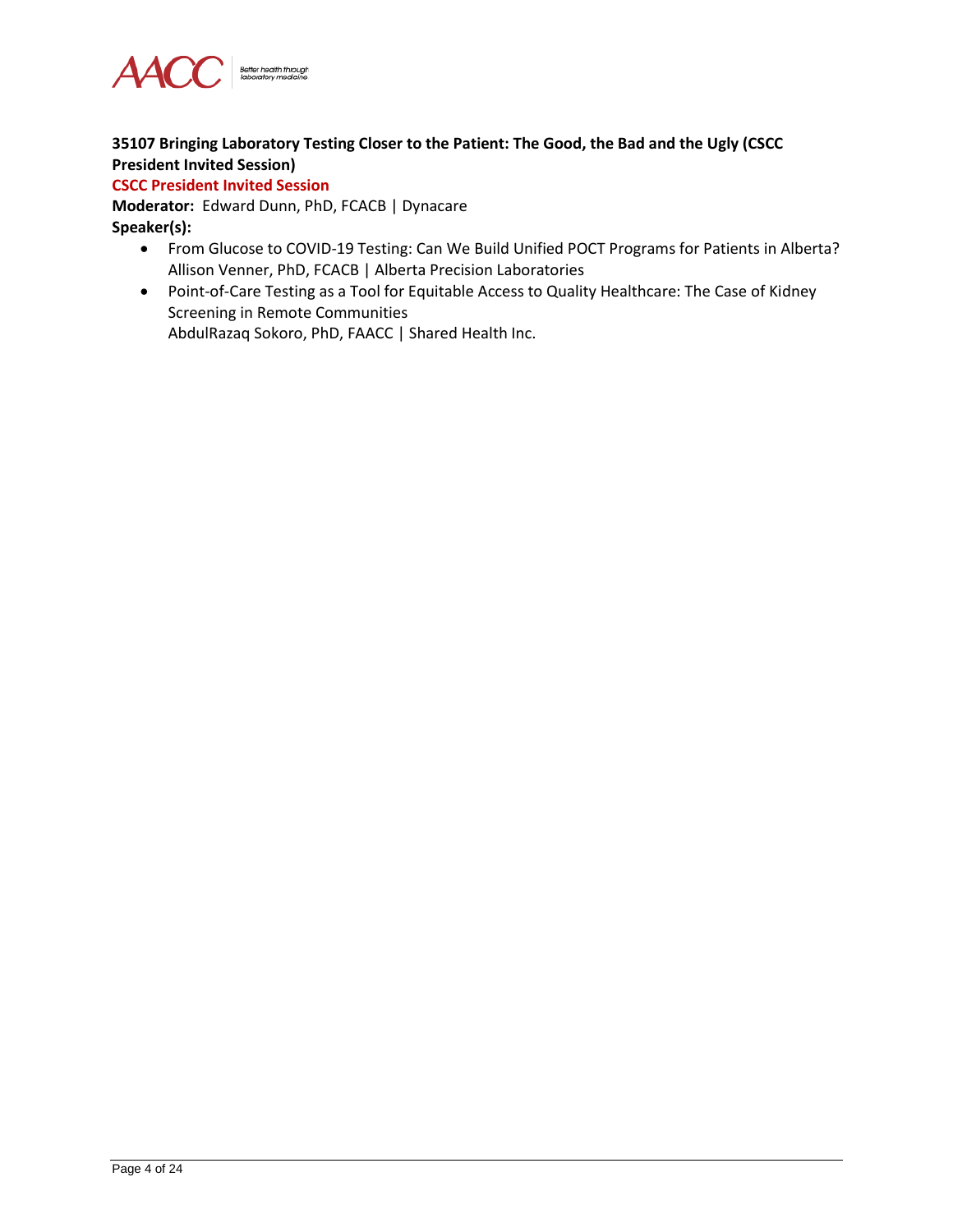

# **SCIENTIFIC SESSIONS**

# **32101 Activation and Inhibition of the Coagulation Cascade: What's New in Diagnostics and Therapeutics?**

Scientific Session (1.5-hour)

**Moderator:** Rita Selby, MD, MSc, FRCP(c) | University Health Network/Sunnybrook Health Sciences Centre, University of Toronto

**Speaker(s):**

- "TEG Talk": Expanding Clinical Roles for Viscoelastic Testing (TEG and ROTEM) Rita Selby, MD, MSc, FRCP(c) | University Health Network/Sunnybrook Health Sciences Centre, University of Toronto
- The New Era of Direct Oral Anticoagulants: Updates from the Clinic and the Coagulation Lab Jameel Abdulrehman, MD, FRCPC | University of Toronto

#### **32103 Biomarkers of Ethanol Consumption: Clinical Utility and Ethical Considerations for Testing** Scientific Session (1.5-hour)

**Moderator:** Melissa Budelier, PhD, DABCC | TriCore Reference Laboratories **Speaker(s):**

- Ethical Considerations in Clinical Laboratory Testing for Ethanol Consumption Melissa Budelier, PhD, DABCC | TriCore Reference Laboratories
- Updates on Biomarkers of Ethanol Consumption Stephen Roper, PhD, DABCC | Washington University School of Medicine

# **32105 Recommendations for Natriuretic Peptides in Heart Failure: Analytics and Clinical Consideration** Scientific Session (1.5-hour)

**Moderator:** Peter Kavsak, PhD | Juravinski Hospital and Cancer Centre **Speaker(s):**

- Appropriate Use and Analytical Performance of Natriuretic Peptides Assays Peter Kavsak, PhD | Juravinski Hospital and Cancer Centre
- Clinical Aspects of Natriuretic Peptides with a Focus on Heart Failure Allan Jaffe, MD | Mayo Clinic

#### **32106 Conventional and Modern Approaches To Assessing Pediatric Growth Hormone Deficiency** Scientific Session (1.5-hour)

**Moderator:** Amy Pyle-Eilola, PhD | Nationwide Children's Hospital/The Ohio State University Wexner Medical Center

**Speaker(s):**

- Analytical Considerations in Assessing Growth Hormone Amy Pyle-Eilola, PhD | Nationwide Children's Hospital/The Ohio State University Wexner Medical Center
- New Approaches to Measuring Growth Hormone and IGF1 Dustin Bunch, PhD, DABCC | Nationwide Children's Hospital
- Pediatric Growth Hormone Deficiency: A Clinician's Perspective Rohan Henry, MS, MD | Nationwide Children's Hospital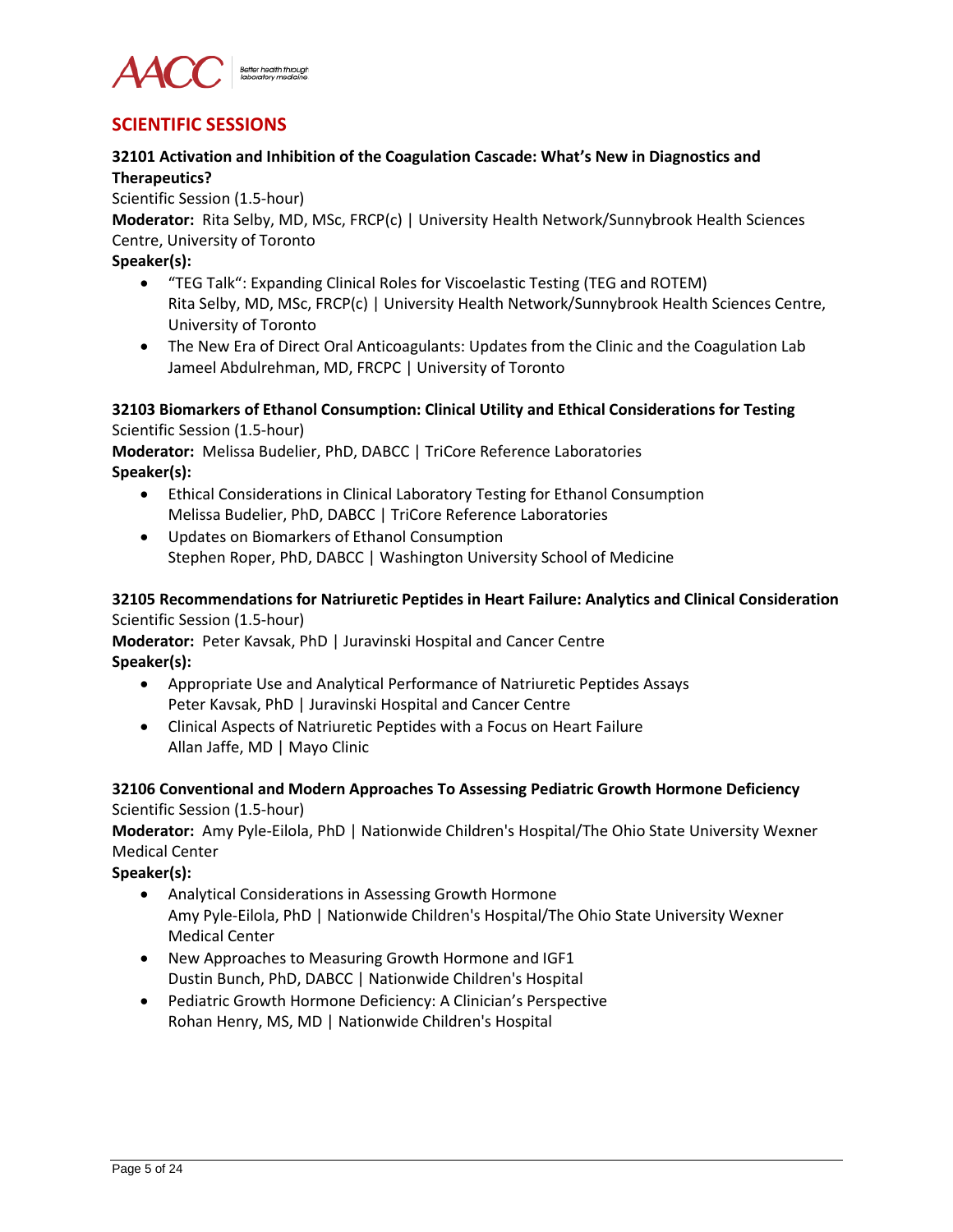

#### **32107 Guidelines for Laboratory Analysis in the Diagnosis and Management of Diabetes Mellitus: 2021 Revision**

Scientific Session (1.5-hour) **Moderator:** David Sacks, MB ChB, FACP, FRCPath | National Institutes of Health **Speaker(s):**

- Autoimmune Markers Ake Lernmark, MD | University of Washington
- Continuous Glucose Monitoring: State of the Art in 2021 M. Sue Kirkman, MD | University of North Carolina
- Highlights of Updated Laboratory Medicine Guidelines for Diabetes David Sacks, MB ChB, FACP, FRCPath | National Institutes of Health

#### **32109 The Promises and Challenges of Cannabinoids and the Impact on Laboratory Medicine** Scientific Session (1.5-hour)

**Moderator:** Paul Jannetto, PhD, DABCC, MT (ASCP), FAACC | Mayo Clinic **Speaker(s):**

• The Promises and Challenges of Cannabinoids and the Impact on Laboratory Medicine Marilyn Huestis, AB, MS, PhD, Honoris causa | Institute of Emerging Health Professions

# **32221 Case Studies in the Use of Emerging Technologies in Pediatric Laboratory Medicine** Scientific Session (1.5-hour)

**Moderator:** Joely Straseski, PhD, MT(ASCP), DABCC, FAACC | University of Utah/ARUP Laboratories **Speaker(s):**

- Identification of Congenital or Acquired Pseudohypoaldosteronism Using Mass Spectrometry Daniel Holmes, MD | University of British Columbia
- Optimizing Workflows for Low-Volume, Clinically Urgent Testing: Automated Reports for Serum HVA/VMA Orders

Jane Dickerson, PhD, DABCC | Seattle Children's Hospital

• The Use of Untargeted Metabolomics for the Investigation of Inborn Errors of Metabolism Roy Peake, PhD, DABCC | Boston Children's Hospital

# **32222 Current Use of Thyroid Function Tests and Work to Improve Their Comparability and Reliability** Scientific Session (1.5-hour)

**Moderator:** Uliana Danilenko, PhD | Centers for Disease Control and Prevention **Speaker(s):**

- Clinical Practice Guidelines for Treating Patients with Thyroid Diseases: A Lab Perspective Gregory Brent, MD | University of California-David Geffen School of Medicine at UCLA
- Implementation of National and International Standardization of Thyroid Function Test Hubert Vesper, PhD | Centers for Disease Control and Prevention
- Preanalytical and Analytical Challenges of Thyroid Function Biomarkers Testing Alicia Algeciras-Schimnich, PhD, DABCC | Mayo Clinic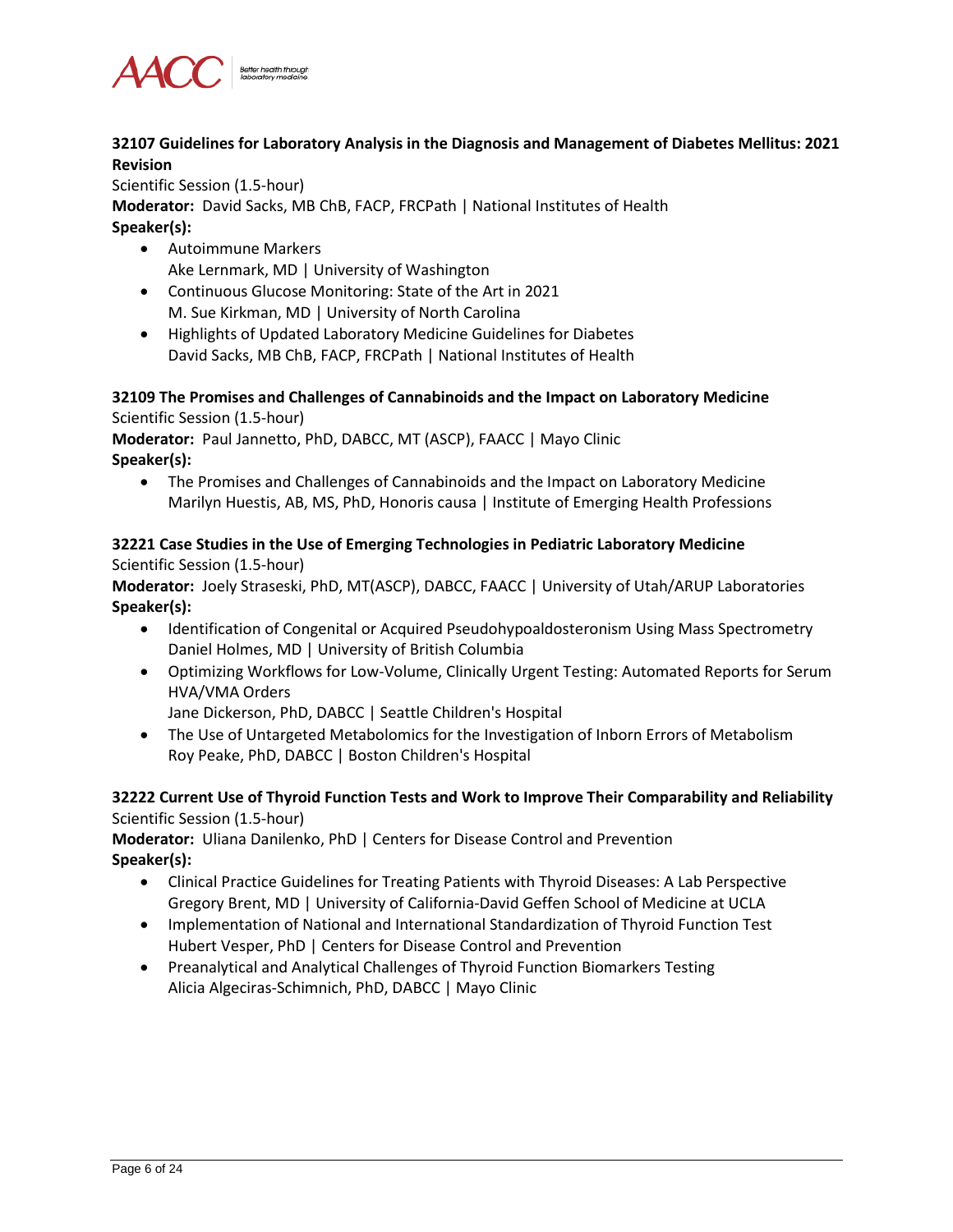

#### **32223 Drug Checking: Using Mass Spectrometry and Novel Rapid Mobile Devices to Reduce Opioid Overdoses**

Scientific Session (1.5-hour) **Moderator:** Daniel Beriault, PhD, FCACB | St Michael's Hospital **Speaker(s):**

- Drug Checking: Novel Portable Device to Help Reduce Opioid Overdoses Daniel Beriault, PhD, FCACB | St Michael's Hospital
- Drug Checking: Using Mass Spectrometry to Reduce Opioid Overdoses Cristiana Stefan Bodea, PhD, DABCC, FAACC | Centre for Addiction and Mental Health, Clinical Laboratory
- The Overdose Crisis and Harm Reduction Strategies Karen McDonald, MPPAL | St. Michael's Hospital

#### **32224 Strategies for Enhancement of Laboratory Medicine in Africa**

Scientific Session (1.5-hour)

**Moderator:** Anthony Okorodudu, PhD, MBA, SC(ASCP), DABCC, NRCC, FAACC | The University of Texas Medical Branch

#### **Speaker(s):**

- Designing Training Methods for Laboratory Medicine in Developing Countries Jeannette Guarner, MD | Emory University
- Laboratory Medicine in Cameroon: A Proposal to Improve Training and Competency Assessments (Permission withheld by speaker) Anne Tebo, PhD, ABMLI | Mayo Clinic
- Nigerian Proficiency Training Initiative: A Preliminary Report Anthony Okorodudu, PhD, MBA, SC(ASCP), DABCC, NRCC, FAACC | The University of Texas Medical Branch

# **32225 What's New in Acute Kidney Injury? Biomarker, Artificial Intelligence, Onco-Nephrology and Cases**

Scientific Session (1.5-hour) **Moderator:** KT Jerry Yeo, PhD, DABCC, FAACC | The University of Chicago **Speaker(s):**

- Emerging Sources of Hospitalized Acute Kidney Injury Anitha Vijayan, MD | Washington University School of Medicine
- Identifying Acute Kidney Injury Risk through Biomarkers and Artificial Intelligence Jay Koyner, MD | University of Chicago Medicine
- Laboratory Perspective of Acute Kidney Injury Biomarkers KT Jerry Yeo, PhD, DABCC, FAACC | The University of Chicago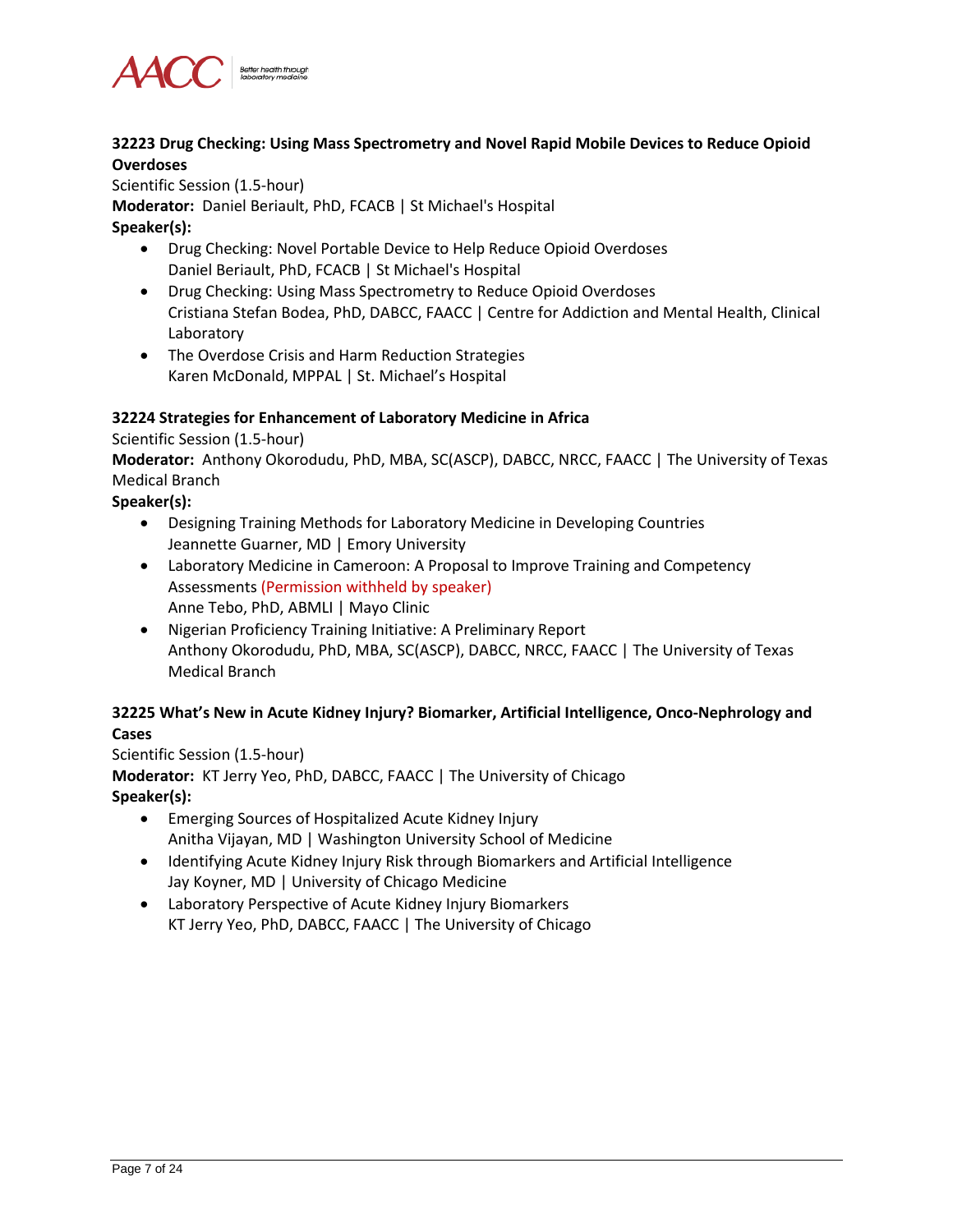

#### **32227 Understanding Adaptive Immune Response to SARS-CoV-2: Applications in Clinical Practice, Public Health, and Vaccine Studies**

Scientific Session (1.5-hour)

**Moderator:** Danijela Konforte, PhD, FCACB | Lifelabs **Speaker(s):**

- "Stop the Spread Ottawa": A 10-month Longitudinal Analysis of Antibody Neutralization Efficiency and Cellular Immunity in SARS-CoV-2 Individuals Ronald Booth, PhD, FCACB, FAACC | The Ottawa Hospital
- Overview of Adaptive Immune Response to SARS-CoV-2: Kinetics, Associations with Disease Severity, Roles in Protective Immunity Danijela Konforte, PhD, FCACB | Lifelabs
- SARS-CoV-2 Serology/Antibody, Antigen, and Functional Assays: Review of Guidance Documents for Clinical Practice, Public Health, and Clinical Laboratories Dana Bailey, PhD | Dynacare

#### **32228 Women in Laboratory Medicine: A Panel Discussion on Diversity and Inclusion**

Scientific Session (1.5-hour)

#### **Moderators:**

- Zahra Shajani-Yi, PhD, DABCC, FAACC, NRCC-CC | LabCorp San Diego
- Nadia Ayala-Lopez, PhD, MLS(ASCP), DABCC, NRCC | LabCorp Drug Development

#### **Panelists:**

- M. Laura Parnas, PhD, DABCC | Roche Diagnostics Corporation
- Octavia Peck Palmer, PhD, FAACC | University of Pittsburgh Medical Center
- Lakshmi Ramanathan, PhD | Memorial Sloan-Kettering Cancer Center

#### **32230 Advances in Tuberculosis Screening and Testing**

#### Scientific Session (1.5-hour)

**Moderator:** L.V. Rao, PhD, FAACC | Quest Diagnostics, North Region/University of Massachusetts Medical School

#### **Speaker(s):**

- Challenges in Clinical Diagnosis and Treatment of Active and Latent Tuberculosis Charles Horsburgh, MD | Boston University School of Public Health
- Laboratory Diagnosis of Latent Tuberculosis Infection and Its Clinical Utility L.V. Rao, PhD, FAACC | Quest Diagnostics, North Region/University of Massachusetts Medical **School**

#### **32441 Clinical Problems in Oxygenation, Hemoglobin, and Dyshemoglobinemias**

#### Scientific Session (1.5-hour)

**Moderator:** William Winter, MD, DABCC, FAACC | University of Florida **Speaker(s):**

- Causes and Pathophysiology of Hypoxemia including SARS-CoV-2 Pneumonia, Carboxyhemoglobinemia, and Methemoglobinemia William Winter, MD, DABCC, FAACC | University of Florida
- Dyshemoglobinemias and Polycythemias Neil Harris, MBCh, MD, FAACC | University of Florida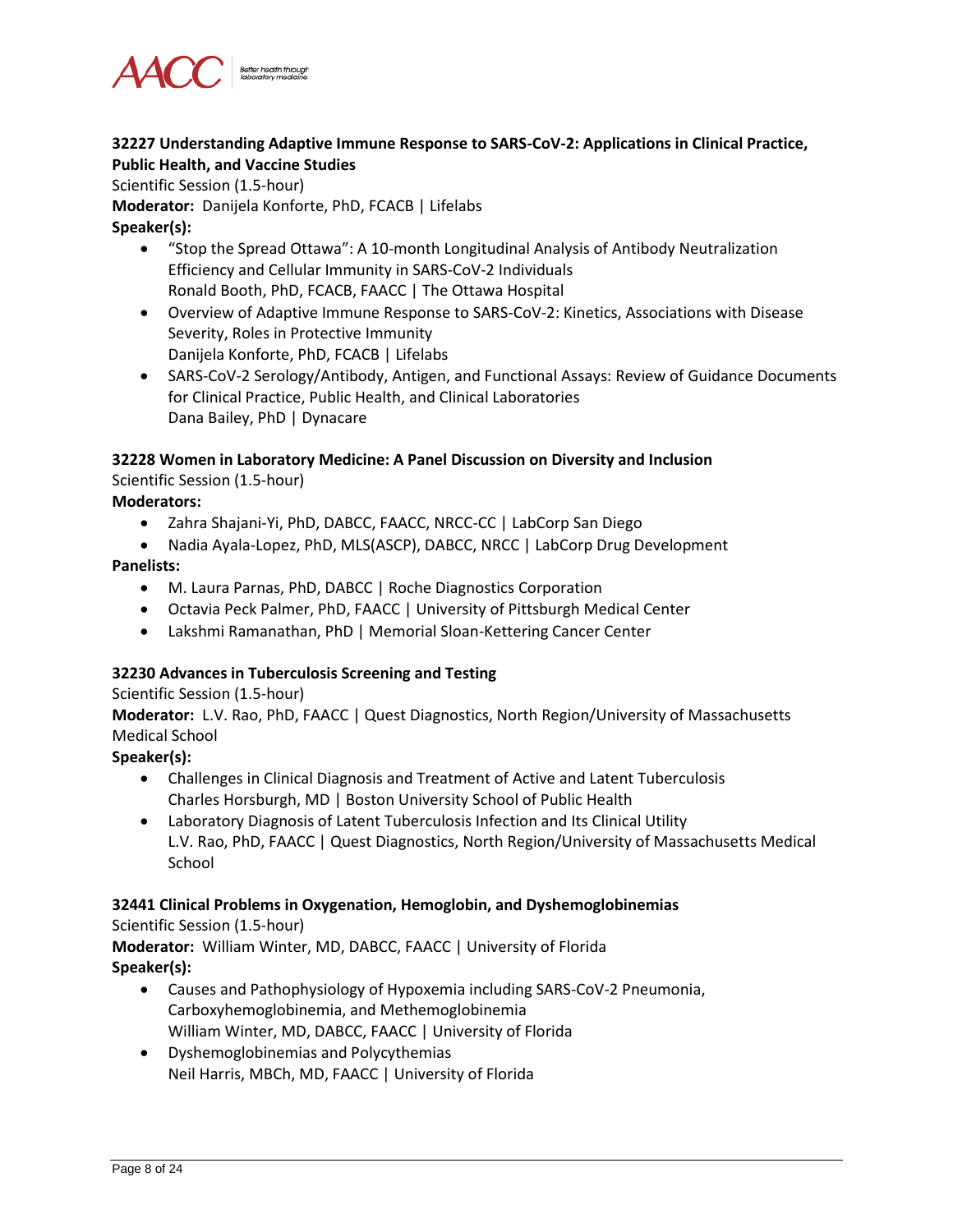

**32442 Connective Tissue Diseases, Lupus, and dsDNA Testing: Updates in Diagnosis and Testing** Scientific Session (1.5-hour)

**Moderator:** Sarah Wheeler, PhD | University of Pittsburgh Medical Center **Speaker(s):**

- Case Studies in Connective Tissue Diseases Danyel Tacker, PhD, DABCC, FAACC | West Virginia University
- Making the Case for Standardization of ANA Sub-Serology Testing Multicenter dsDNA Correlation Study of Five Methods Sarah Wheeler, PhD | University of Pittsburgh Medical Center
- The Pivotal Role of Laboratory Testing in Diagnosing Systemic Lupus Erythematosus Rajeevan Selvaratnam, PhD, DABCC, NRCC, FAACC | University Health Network/Toronto General Hospital

# **32443 Innovative Approaches to the Design, Building, and Renovating of a Clinical Laboratory**

Scientific Session (1.5-hour)

**Moderator:** Jennifer Baccon, PhD, MD, MHCM | Akron Children's Hospital **Speaker(s):**

- Eliminating Wastes in Lab Design and Encouraging Divergent Thinking Through Lean Principles Andrew Rearick, MLS, ASCP | Akron Children's Hospital
- Optimizing Design and Construction in Complex Laboratory Settings Jonathan Genzen, MD, PhD | University of Utah/ARUP Laboratories

# **32445 Rapid HIV Testing for High-Risk Groups Across a Health System's Emergency Departments** Scientific Session (1.5-hour)

**Moderator:** Adam McShane, PhD, DABCC (CC, TC), FAACC | Cleveland Clinic **Speaker(s):**

• Early Results and Opportunities from Rapid HIV Screening of High-Risk Patients in the Emergency Department

Michael Phelan, MD | Cleveland Clinic

• Implementing Rapid HIV Testing for the Emergency Department: Challenges and Perspective from the Lab

Adam McShane, PhD, DABCC (CC, TC), FAACC | Cleveland Clinic

#### **32446 Acute and Chronic Cardiovascular Disease Complications in Patients With Viral Infections** Scientific Session (1.5-hour)

**Moderator:** Alan Wu, PhD | University of California, San Francisco **Speaker(s):**

- Clinical and Radiographic Aspects of Chronic Cardiovascular Complications from Viral Infections Such as HIV and COVID-19
	- Priscilla Hsue, MD | University of California, San Francisco
- High-Sensitivity Troponin, the Natriuretic Peptides, and Other Existing and Novel Biomarkers of Viral Myocarditis

Jieli Shirley Li, MD, PhD, DABCC, NRCC, FAACC | Ohio State University Wexner Medical Center

• Pathophysiologic Mechanisms of Inflammatory Cardiomyopathy Induced by Viral Infections Alan Wu, PhD | University of California, San Francisco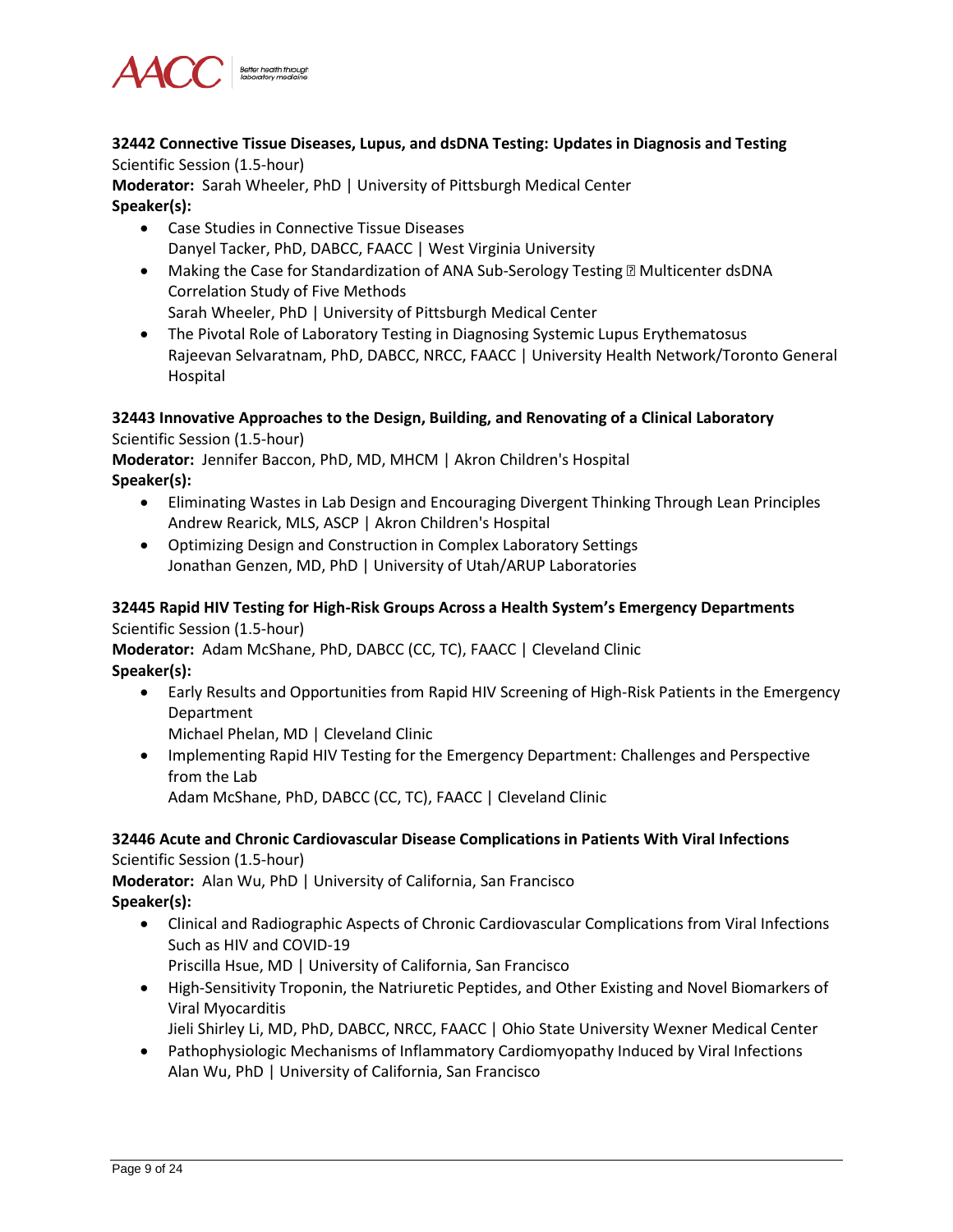

# **32447 Advancing Effective Test Utilization in North America**

Scientific Session (1.5-hour)

**Moderator:** Lee Hilborne, MD, MPH, DLM(ASCP)CM | University of California, Los Angeles Healthcare **Speaker(s):**

- The Canadian Experience: Challenges and Opportunities Daniel Beriault, PhD, FCACB | St Michael's Hospital
- The U.S. Experience: Challenges and Opportunities Lee Hilborne, MD, MPH, DLM(ASCP)CM | University of California, Los Angeles Healthcare

#### **32448 Laboratory Consultations in Genomic Medicine: Case-Based Learning**

Scientific Session (1.5-hour) **Moderator:** Jason Park, MD, PhD, DABCC | UT Southwestern **Speaker(s):**

- Answers to Common Genomic Testing Questions Jason Park, MD, PhD, DABCC | UT Southwestern
- Emerging Clinical Genomic Testing Issues Garrett Gotway, MD, PhD | University of Texas Southwestern Medical Center

#### **32449 The State of Interoperability and External Laboratory Results**

Scientific Session (1.5-hour)

**Moderator:** Thomas Durant, MD | Yale School of Medicine **Speaker(s):**

- The State of Interoperability and External Laboratory Results Thomas Durant, MD | Yale School of Medicine
- The State of Interoperability and External Laboratory Results David McClintock, MD | Michigan Medicine

# **33101 Cervical Cancer Screening: What Is New?**

# Scientific Session (1.5-hour)

**Moderator:** Yusheng Zhu, PhD, DABCC | Pennsylvania State University Hershey Medical Center **Speaker(s):**

• Advances in Molecular Biology, Pathogenesis, and Epidemiology of Human Papillomavirus Research

Yusheng Zhu, PhD, DABCC | Pennsylvania State University Hershey Medical Center

- Applying Risk-Based Guidelines: Screening, Surveillance, and Diagnosis Sarah Feldman, MD, MPH | Harvard Medical School
- Implementing risk-based cervical cancer screening guidelines in practice Annie Leung, MD | McGill University Health Centre

# **33102 Data Aggregation and Integration in Laboratory Medicine: How to Build Prediction Models and Learn from Multi-Institutional Data**

Scientific Session (1.5-hour)

**Moderator:** Daniel Herman, MD, PhD | University of Pennsylvania **Speaker(s):**

• A Path to Sharing and Integrating Traceable, Clinical Laboratory Data Thomas Durant, MD | Yale School of Medicine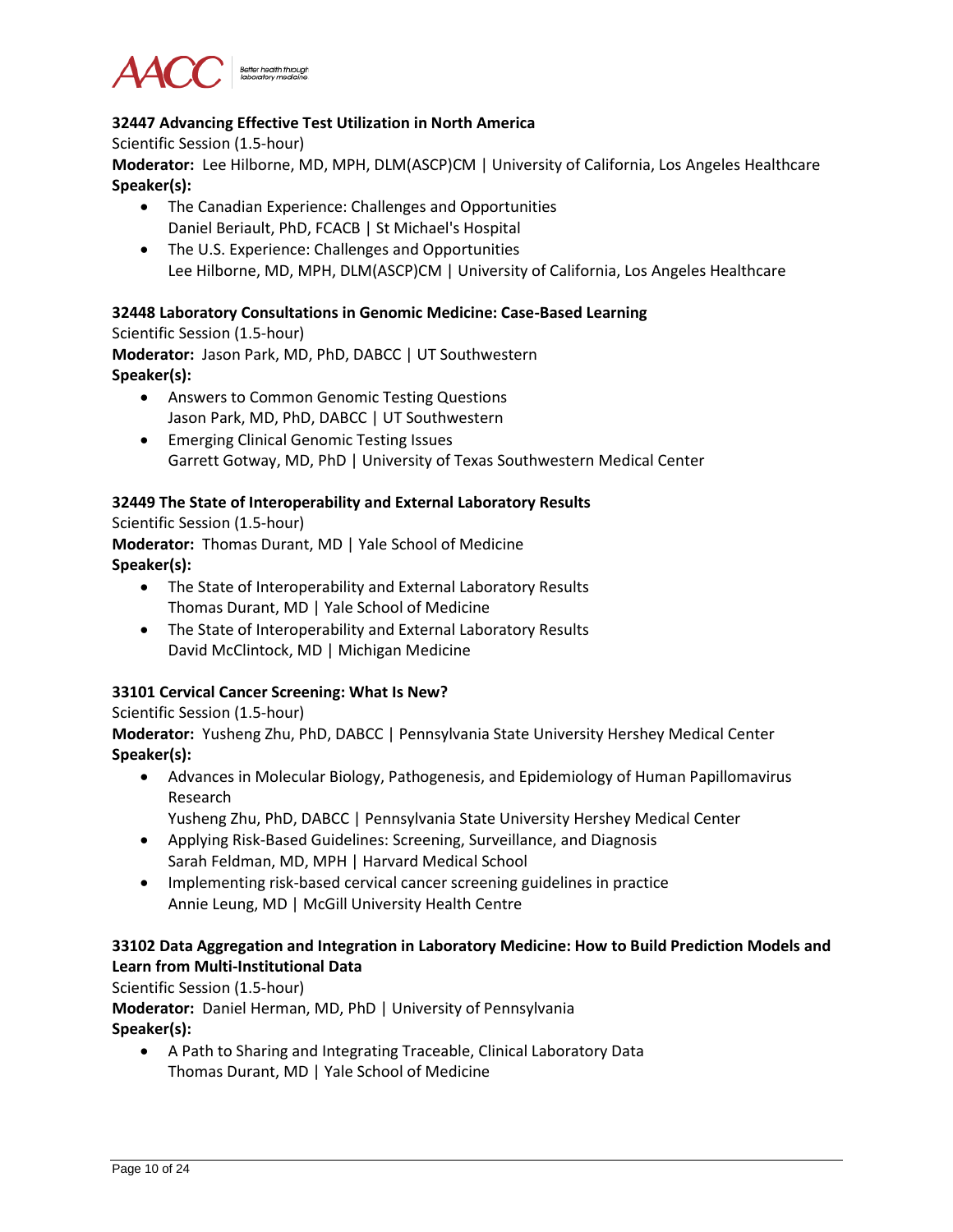

- Building Prediction Models That That Can Be Transferred Across Clinical Practices Daniel Herman, MD, PhD | University of Pennsylvania
- How to Harmonize Multi-Site Clinical Laboratory Data: Lessons From the National COVID Cohort Collaborative (N3C) Patrick Mathias, MD, PhD | University of Washington

# **33104 The Right Tools for the Job: The Diagnosis, Treatment, and Complications of Hemoglobinopathies**

Scientific Session (1.5-hour)

**Moderator:** Sean Campbell, PhD, DABCC, FAACC | Montefiore Medical Center **Speaker(s):**

- Clinical and Hematological Effects of Sickle Cell Disease Susanna Curtis, MD, PhD | Montefiore Medical Center
- Laboratory Methods for Diagnosing Hemoglobinopathies and the Discovery and Characterization of Voxelotor Interference Zahra Shajani-Yi, PhD, DABCC, FAACC, NRCC-CC | LabCorp San Diego

#### **33105 Unique Matrices That Integrated Themselves Into the Clinical Laboratory During the COVID-19 Pandemic**

Scientific Session (1.5-hour) **Moderator:** Hedyeh Shafi, MD | Kaiser Permanente **Speaker(s):**

- COVID-19 Convalescent Plasma From Donor To Recipient Hedyeh Shafi, MD | Kaiser Permanente
- High-Throughput Saliva Testing for SARS-CoV-2 Jonathan Gullett, MD, MT (ASCP) | Kaiser Permanente

# **33106 Clinical Biochemistry Hot Topics**

Scientific Session (1.5-hour)

**Moderator:** Khushbu Patel, PhD, DABCC, FAACC | Children's Hospital of Philadelphia **Speaker(s):**

- Paper Spray Mass Spectrometry for the Direct, Semi-quantitative Measurement of Fentanyl and Norfentanyl in Complex Matrices Chris Gill, PhD | Vancouver Island University
- Pre-operative and Post-operative Changes in CRP and Other Biomarkers Sensitive to Inflammatory Status in Patients with Severe Obesity Undergoing Laparoscopic Sleeve Gastrectomy Edward Randell, PhD | Eastern Health

# **33107 Exploring Racial and Ethnic Health Disparities through a Laboratory Medicine Lens**

Scientific Session (1.5-hour) **Moderator:** Christina Pierre, PhD | Lancaster General Hospital **Speaker(s):**

• Reconsidering Race-Based Adjustments in Estimating GFR Melanie Hoenig, MD | BIDMC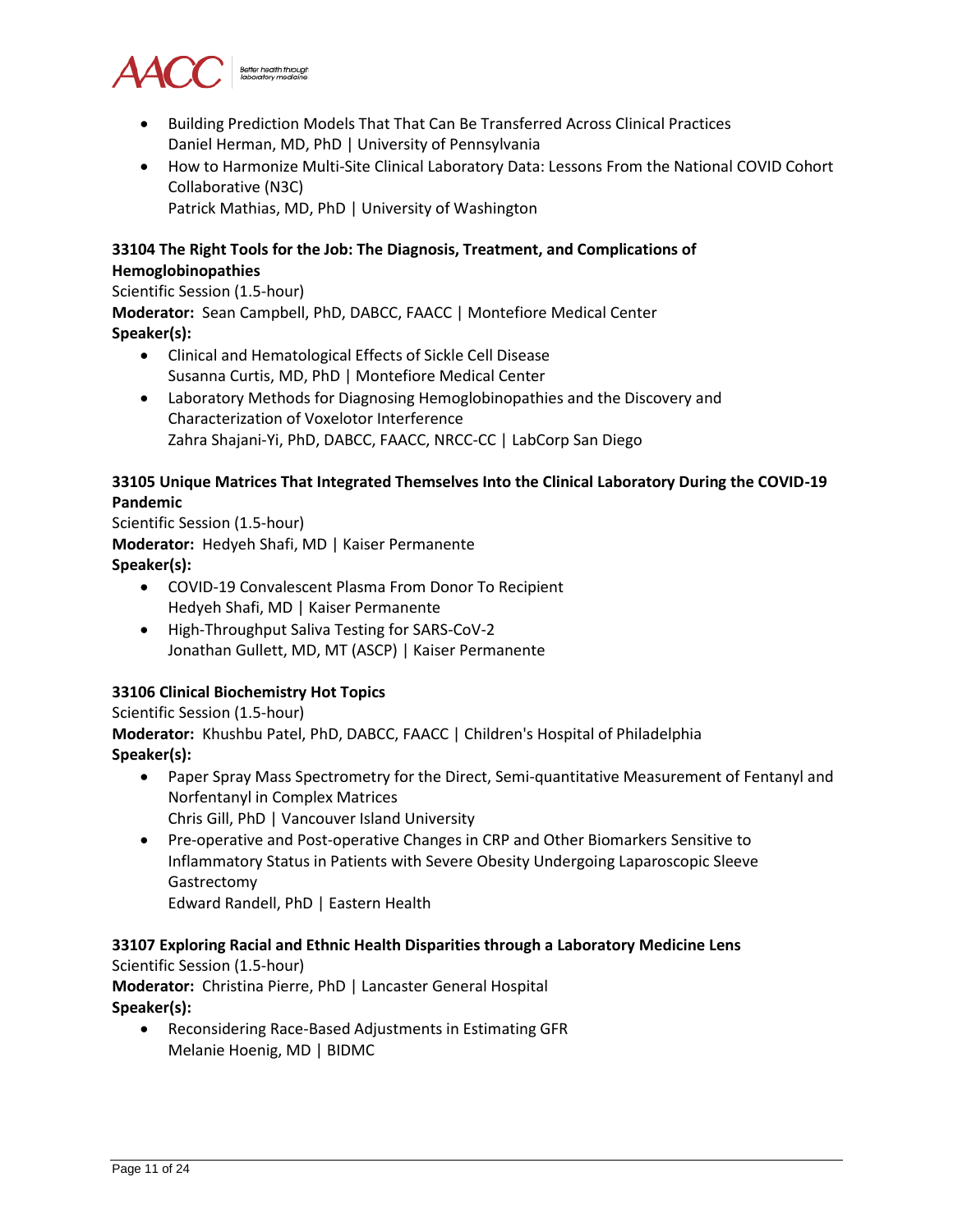

• Testing Access and the Impact on COVID-19 Outcomes in Minority Populations: How Laboratory Data can be Harnessed to Mitigate Healthcare Disparities Henrietta Fasanya, PhD | University of Florida

# **33108 Implementation of Serological and Molecular Tools for COVID-19 Patient Management**

Scientific Session (1.5-hour)

**Moderator:** Jennifer Taher, PhD, FCACB | Mount Sinai Hospital

**Speaker(s):**

- Implementation of Molecular Tools for COVID-19 Patient Management: A GENCOV Study Jordan Lerner-Ellis, PhD, FACMG | Mount Sinai Hospital
- Implementation of Serological Tools for COVID-19 Patient Management: A GENCOV Study Jennifer Taher, PhD, FCACB | Mount Sinai Hospital
- Understanding Immune Repertoire Diversity Through T/B Cell Receptor Signaling Trevor Pugh, PhD, FACMG | University of Toronto

# **33109 ValidaciÓn de MÉtodos 101: De Aspectos Regulatorios a Mejoras de Calidad (presentado en EspaÑol)**

Scientific Session (1.5-hour) **Moderator:** Alejandro Molinelli, PhD, NRCC | St. Jude Children's Research Hospital **Speaker(s):**

- AnÁlisis EstadÍstico y Mejoras de Calidad Steven Conklin, PhD | Tufts Medical Center
- DiseÑo de Experimentos de ValidaciÓn de MÉtodos Nadia Ayala-Lopez, PhD, MLS(ASCP), DABCC, NRCC | Labcorp Drug Development
- Requisitos Regulatorios y Establecimiento de Especificaciones de DesempeÑo Alejandro Molinelli, PhD, NRCC | St. Jude Children's Research Hospital

# **33110 The Benefits of a Laboratory Formulary Committee From Patient Care To Training Programs and a Hospital's Bottom Line**

Scientific Session (1.5-hour)

**Moderator:** Alison Woodworth, PhD, DABCC, FAACC | University of Kentucky **Speaker(s):**

- Harnessing Laboratory Formulary Data Tools to Improve Patient Care and the Hospital's Bottom Line
	- Thai Osborne, MHA | University of Kentucky
- Standardizing Laboratory Stewardship Efforts through Development of a Multidisciplinary Laboratory Formulary Committee

Alison Woodworth, PhD, DABCC, FAACC | University of Kentucky

• The Benefits of a Developing a Laboratory Formulary for Training Purposes Erin Schuler, PhD | University of Kentucky

# **33221 Manejo de Riesgos en el Laboratorio ClÍnico: Herramientas para Asegurar Resultados de Alta Calidad (presentado en EspaÑol)**

Scientific Session (2.5-hour) **Moderator:** Veronica Luzzi, PhD, DABCC | Tricore Research Institute **Speaker(s):**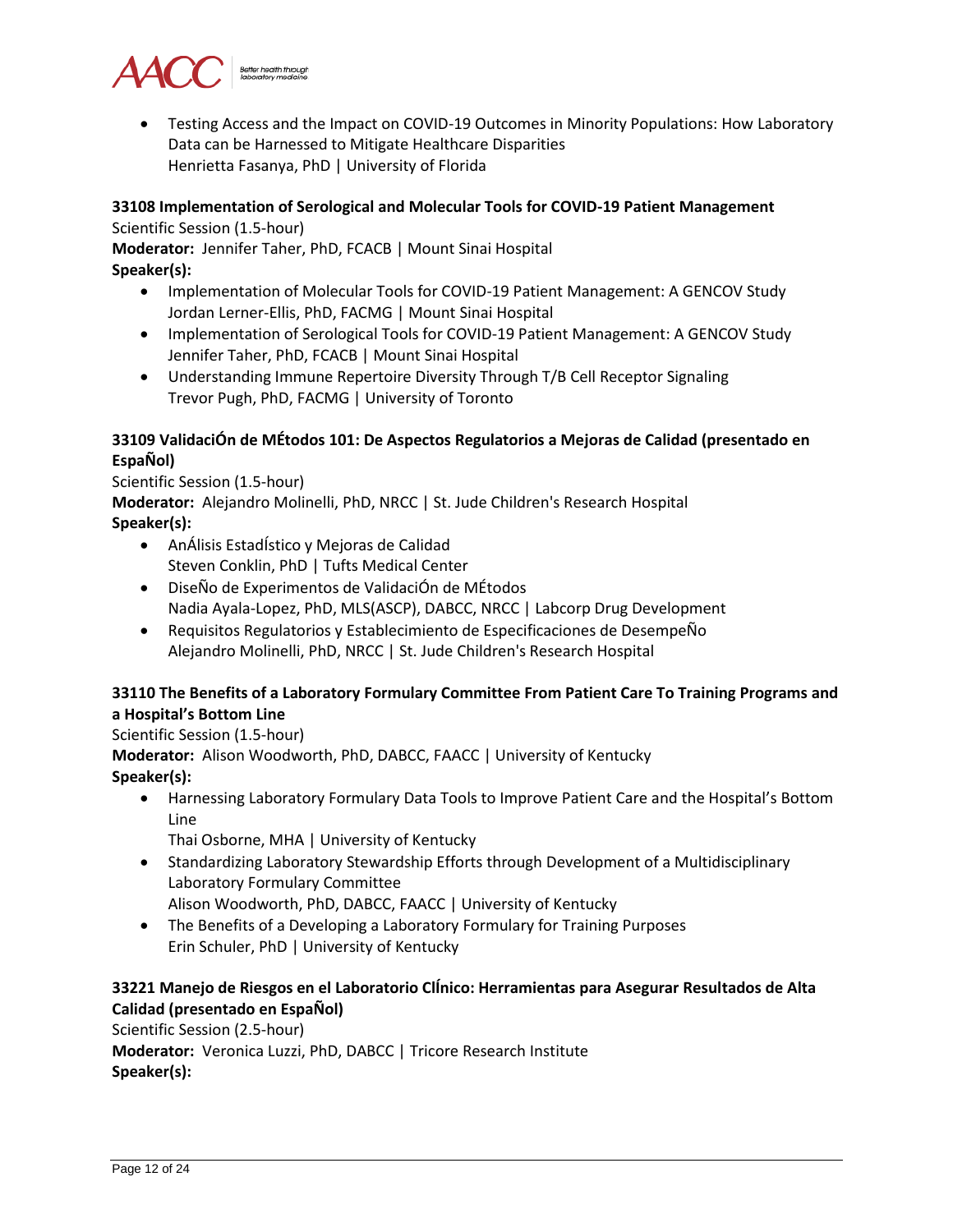

- AnÁlisis de Riesgo: EstimaciÓn y EvaluaciÓn Jose Jara-Aguirre, MD | Children's National Hospital
- Como se Define el Riesgo y el Manejo del Riesgo en un Laboratorio ClÍnico? Jessica Colon-Franco, PhD, DABCC | Cleveland Clinic
- Seguridad del Paciente y Errores en el Laboratorio ClÍnico Eugenio Zabaleta, PhD | OhioHealth Mansfield Hospital

#### **33222 Updates on Diagnostics and Therapeutics for Lipid Management of Cardiovascular Disease**

Scientific Session (2.5-hour) **Moderator:** Alan Remaley, PhD | NIH

**Speaker(s):**

- Advanced Cardiovascular Disease Risk Detection Using Your Automated Chemistry Analyzer Leslie Donato, PhD, DABCC | Mayo Clinic
- Measurement and Use of Lp(a) as a Cardiovascular Biomarker Alicia Lyle, PhD | Centers for Disease Control and Prevention
- Overview of 2018 Mutisociety Guidelines on Lipid Management and Comparison to Other Cardiovascular Guidelines Jeff Meeusen, PhD, DABCC | Mayo Clinic
- Review of Current and New Lipid-Lowering Therapies for Cardiovascular Disease Reduction Alan Remaley, PhD | NIH

#### **33223 Clinical and Laboratory Implications of Monoclonal Antibody Therapeutics**

Scientific Session (2.5-hour)

**Moderator:** Julio Delgado, MS, MD | University of Utah/ARUP Laboratories **Speaker(s):**

• Cancer Immunotherapies for Multiple Myeloma: Successes, Pitfalls and Challenges for the Laboratory

Angela Dispenzieri, MD | Mayo Clinic College of Medicine

- Introduction of Monoclonal Antibodies as Therapeutic Agents Julio Delgado, MS, MD | University of Utah/ARUP Laboratories
- Methods for Drug Monitoring, Immunogenicity Testing and Identification of Therapeutic Monoclonal Antibodies
	- Maria Alice Willrich, PhD, DABCC, FAACC | Mayo Clinic
- Using Routine and Ancillary Laboratory Testing for Monitoring Immunotherapy Qing Meng, MD, PhD, DABCC, FAACC | University of Texas/MD Anderson Cancer Center

# **33225 Novel Multiplex Proteomics Technologies for Biofluid Analysis: Looking Beyond Mass Spectrometry**

Scientific Session (2.5-hour) **Moderator:** Annie Ren, MSc, PhD | Mount Sinai Hospital **Speaker(s):**

- Digging Deep for Translational Gold: Integrated Proteomics and Genomics Approaches to Biobank Data
	- Guillaume Paré, MD, MSc, FRCPC | McMaster University
- Multiplex Proteomic Technologies for Clinical Investigation of Cytokine Profiles Lusia Sepiashvili, PhD, DABCC, FCACB, FAACC | Hospital for Sick Children; University of Toronto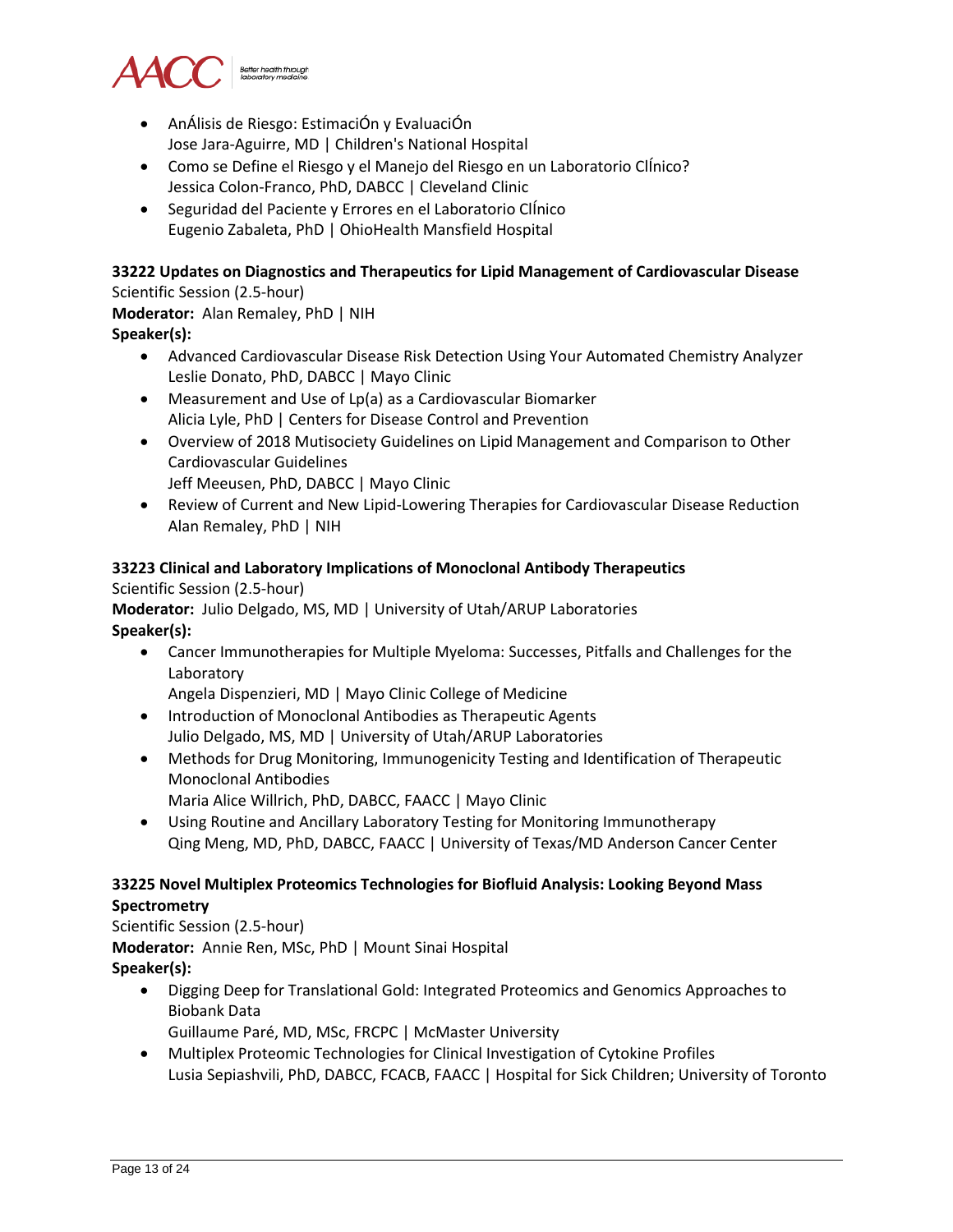

• Multiplex Proteomics Technologies and Their Promise for a New Era of Personalized Medicine Annie Ren, MSc, PhD | Mount Sinai Hospital

# **33226 The Little Known Formula That will Change the Way You Teach Clinical Chemistry**

Scientific Session (2.5-hour)

**Moderator:** Joe Wiencek, PhD, DABCC, FAACC | Vanderbilt University School of Medicine **Speaker(s):**

- Engaging the Un-Engageable on the Clinical Chemistry Rotation: A Work in Process David Alter, MD, MPH, DABCC | Emory University School of Medicine
- Four-Year Clinical Chemistry Rotation for Pathology Residents Gurmukh Singh, MD, PhD, MBA | Augusta University Medical Center Inc.
- So, You Think You can Teach Clinical Chemistry? Joe Wiencek, PhD, DABCC, FAACC | Vanderbilt University School of Medicine

# **33227 Serologic Testing for SARS-CoV-2: We Implemented the Assay(s), Now What?**

Scientific Session (1.5-hour)

**Moderator:** Elitza Theel, PhD, D(ABMM) | Mayo Clinic **Speaker(s):**

- Serologic Testing for SARS-CoV-2 Elitza Theel, PhD, D(ABMM) | Mayo Clinic
- Serologic Testing for SARS-CoV-2 Christopher Farnsworth, PhD, DABCC | Washington University, St. Louis

# **33228 Guiding and Expediting Clinical Decisions with Direct Mass Spectrometry Technologies** Scientific Session (2.5-hour)

**Moderator:** Livia Schiavinato Eberlin, PhD | The University of Texas at Austin **Speaker(s):**

• Clinical Translation of the MasSpec Pen to Guide Cancer Diagnosis and Surgical Margin Evaluation

Livia Schiavinato Eberlin, PhD | The University of Texas at Austin

• Current Challenges in Drug Quantitation from a Clinician's View: Can Direct Mass Spectrometry Techniques Fill the Gap?

Lindsey Kirkpatrick, DO, PhD | Indiana University School of Medicine/Riley Hospital for Children

• Use of Lipidomics and Metabolomics in Clinical Pathology in the Diagnosis of Fabry Disease and Meningioma

Timothy Garrett, PhD | University of Florida

# **33229 Paraneoplastic Neurological Syndromes: New Diagnostic Criteria with the Specialist Laboratory in the Center**

Scientific Session (1.5-hour) **Moderator:** Hans Frykman, MD, PhD, FRCPC | University of British Columbia **Speaker(s):**

- Paraneoplastic Neurological Syndromes: New Diagnostic Criteria and the Laboratory An Overview
	- Hans Frykman, MD, PhD, FRCPC | University of British Columbia
- Paraneoplastic Neurological Syndromes: Practical Cases Neil Harris, MBCh, MD, FAACC | University of Florida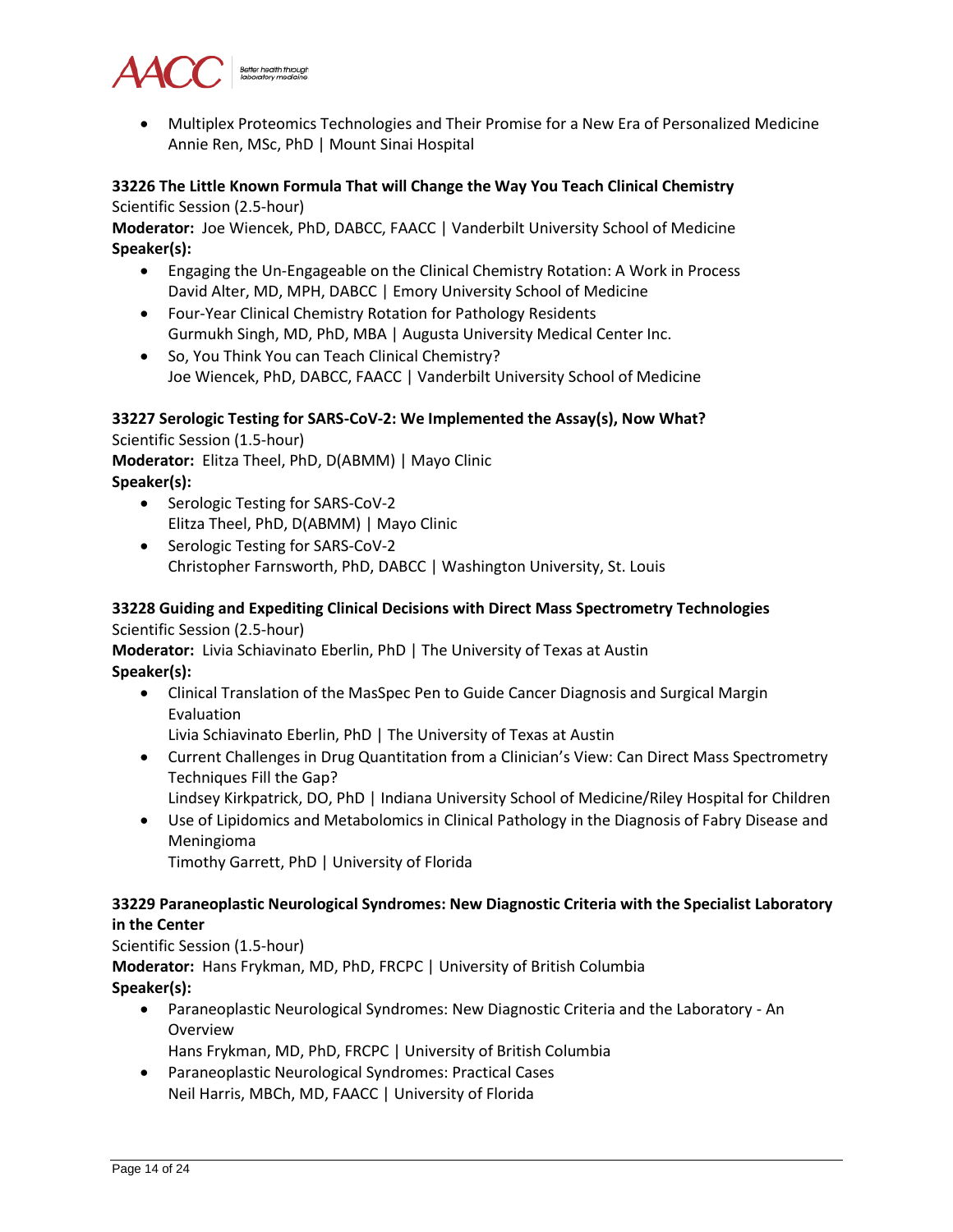

# **33231 Food Allergy Testing: Navigating the Clinical Allergy and IgE Antibody Connection**

Scientific Session (1.5-hour)

**Moderator:** Alicia Algeciras-Schimnich, PhD, DABCC | Mayo Clinic **Speaker(s):**

- Food Allergy: To Test or Not To Test, That is the Question Miguel Park, MD | Mayo Clinic
- The Relationship Between IgE Antibody Testing and Evaluation of Clinical Food Allergy: It's Complicated

Joshua Bornhorst, PhD, DABCC | Mayo Clinic

#### **34101 Advances in Proteomics-Based Diagnostics for Plasma Cell Disorders**

Scientific Session (1.5-hour)

**Moderator:** Surendra Dasari, PhD | Mayo Clinic

**Speaker(s):**

- Going Off the Gold Standard: Replacing Gel Electrophoresis with MALDI-TOF MS David Murray, MD, PhD | Mayo Clinic
- The Role of Mass Spectrometry in Detection of Minimal Residual Disease in the Blood of Myeloma Patients

Joannes Jacobs, MD, PhD | Radboud University Medical Center

#### **34102 Approaches for the Detection and Mitigation of Pre-analytic Errors**

Scientific Session (1.5-hour)

**Moderator:** Christopher Farnsworth, PhD, DABCC | Washington University, St. Louis **Speaker(s):**

- Effect of Seasonal Temperatures on Analyte Stability in Lockboxes Joe Wiencek, PhD, DABCC, FAACC | Vanderbilt University School of Medicine
- Evaluation of Pneumatic Tube System Performance Christopher Farnsworth, PhD, DABCC | Washington University, St. Louis
- Pediatric Considerations for Preanalytical Variation Brenda Suh-Lailam, PhD, DABCC, FAACC | Ann & Robert H. Lurie Children's Hospital of Chicago

# **34103 At-Home Self-Collection: Opportunities, Advantages, and Limitations for Laboratory Medicine** Scientific Session (1.5-hour)

**Moderator:** Paul Jannetto, PhD, DABCC, MT (ASCP), FAACC | Mayo Clinic **Speaker(s):**

- Blood, Spit, and Tears: Will These Alternative Matrices for Therapeutic Drug Monitoring and Toxicology Make You Cry? (Permission withheld by speaker) Paul Jannetto, PhD, DABCC, MT (ASCP), FAACC | Mayo Clinic
- Mid-Turbinate/Nasal Swabs and Genitourinary Sampling for Microbiology: Applications and Challenges Bobbi Pritt, MD | Mayo Clinic

# **34104 Little Molecules that Pack a Big Punch: The Promise of Cell-Free DNA**

Scientific Session (1.5-hour) **Moderator:** Christina Lockwood, PhD, ABMG, DABCC | University of Washington **Speaker(s):**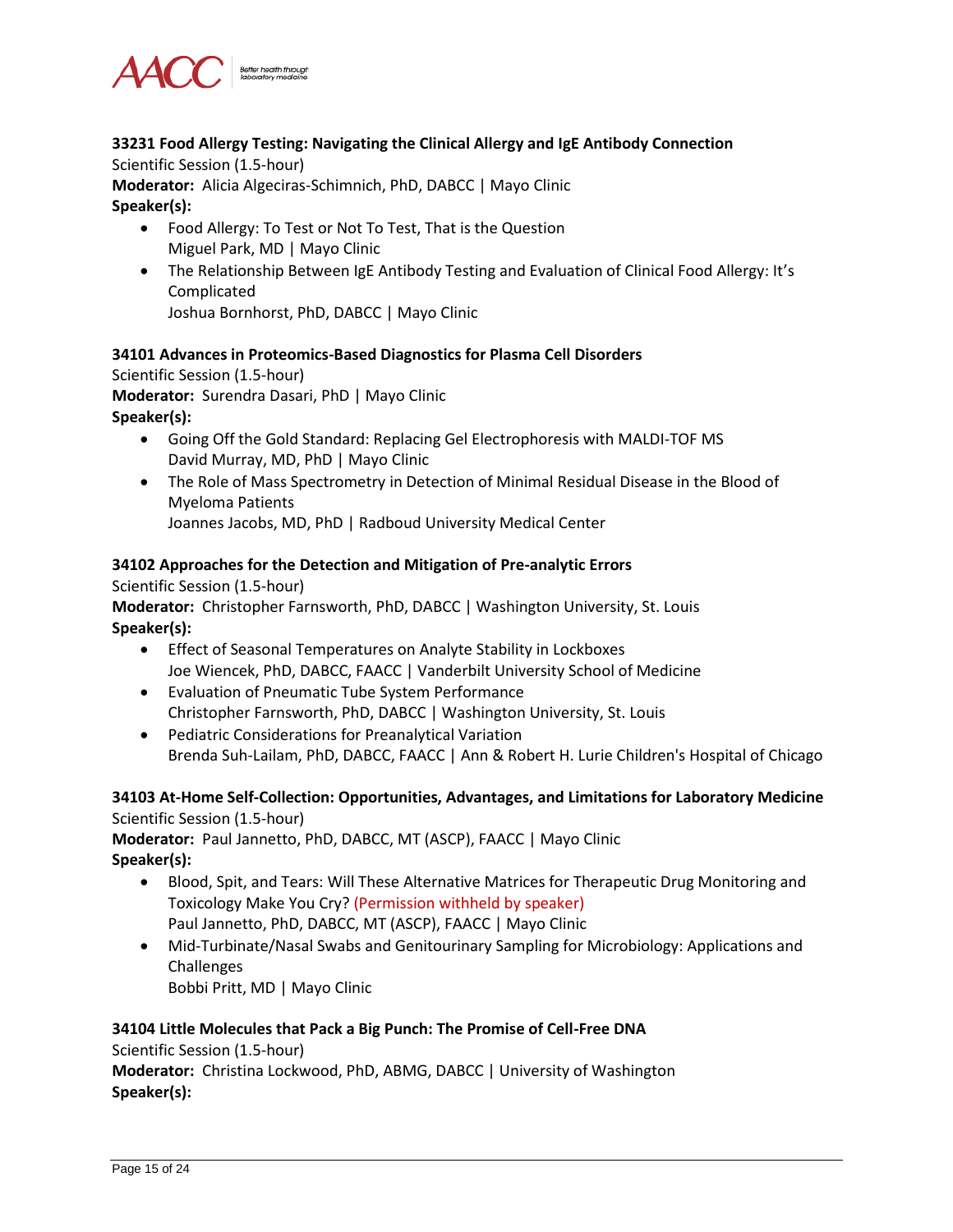

- A Paradigm Shift: Considerations in Prenatal Cell-Free DNA Screening Edith Cheng, MD, MS | University of Washington
- The Promise and Pitfalls of Cell-Free DNA for Personalized Medicine Christina Lockwood, PhD, ABMG, DABCC | University of Washington
- Transitioning Cell-Free Tumor DNA Testing from the Bench to the Clinic Kalyan Banda, MD | University of Washington

#### **34105 The Persistent Opioid Epidemic during the COVID-19 Pandemic**

#### Scientific Session (1.5-hour)

**Moderator:** Kamisha Johnson-Davis, PhD, DABCC, FAACC | University of Utah/ARUP Laboratories **Speaker(s):**

- Clinical Perspectives on Trends in Drug Screening Results Before and During COVID-19 Nathaniel West, MD, ABEM | University of California, San Francisco
- Trends in Urine Drug Testing Results During the COVID-19 Pandemic: How Did Drug Use Change Versus Pre-Pandemic? Sarah Shugarts, PhD, DABCC | Kaiser Permanente

#### **34106 Healthcare Forum: The Changing Regulatory Environment** Scientific Session (1.5-hour)

**Moderator:** Vince Stine, PhD | AACC **Speaker(s):**

- The FDA Response to COVID-19 and its Path Moving Forward Timothy Stenzel, MD, PhD | U.S. Food & Drug Administration
- Updating CLIA: What the Future Holds Reynolds Salerno, PhD | Centers for Disease Control and Prevention

# **34107 Providing Value Beyond Values: Leaving the Laboratory to Increase Laboratory Visibility and Enhance Patient Care**

# Scientific Session (1.5-hour)

**Moderator:** Zahra Shajani-Yi, PhD, DABCC, FAACC, NRCC-CC | LabCorp San Diego **Speaker(s):**

- Small Actions: Big Impact, Low Stress Options that Enhance Patient Care Mark Cervinski, PhD, DABCC, FAACC | Dartmouth-Hitchcock Medical Center
- Supporting a Pharmacist-Managed Clinical Pharmacokinetics Service Alejandro Molinelli, PhD, NRCC | St. Jude Children's Research Hospital

#### **34108 Sepsis: Laboratory Medicine's Collaborative Role in Risk Stratification, Early Detection, and Positive Patient Outcomes**

# Scientific Session (1.5-hour)

**Moderator:** Sarah Wheeler, PhD | University of Pittsburgh Medical Center **Speaker(s):**

- Laboratory Medicine's Fight Against Sepsis: Current and New Sepsis Biomarkers and Algorithms in Adults
	- Octavia Peck Palmer, PhD, FAACC | University of Pittsburgh Medical Center
- Where Are We? Organism and Antimicrobial Resistance Marker Identification and the Impact on Antimicrobial Therapy and Patient Outcomes Stephanie Mitchell, PhD, D(ABMM) | Cepheid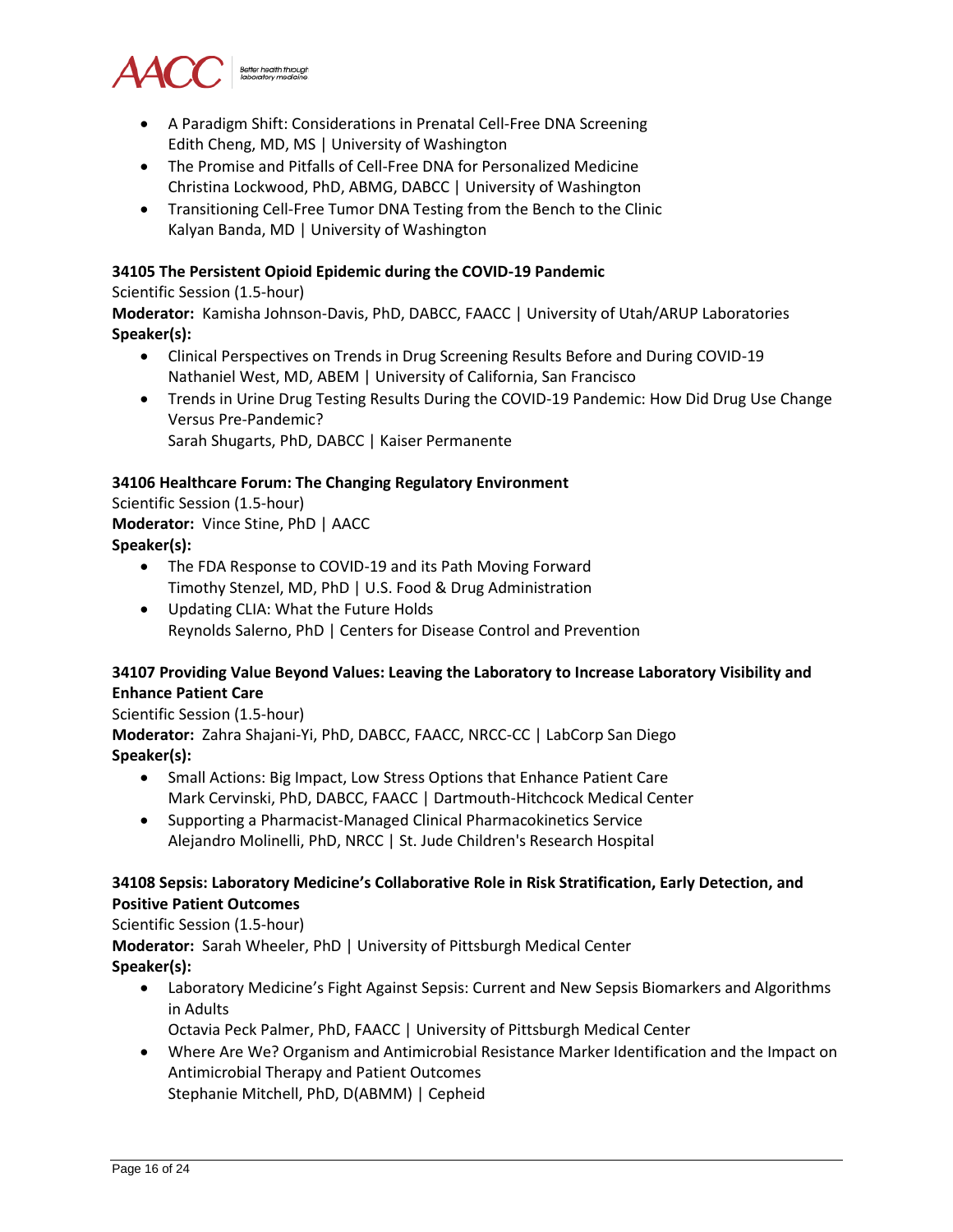

#### **34109 The Existence of Health Disparities from the Bench to the Bedside: Journal of Applied Laboratory Medicine Special Session**

Scientific Session (1.5-hour)

**Moderator:** Robert Christenson, PhD, DABCC, FAACC, FACC | University of Maryland School of Medicine **Speaker(s):**

- An Overview of Disparities in Healthcare: A Provider Perspective Zil Goldstein, FNP-BC | Callen-Lorde
- Considerations in the Identification of Drug Use Prevalence in Marginalized Populations Mark Marzinke, PhD, DABCC, FAACC | Johns Hopkins University
- There Is No Right Box to Check: Reference Intervals in Transgender Individuals on Gender Affirming Hormonal Therapies Gabrielle Winston-McPherson, PhD, DABCC | Henry Ford Hospital

#### **34110 What's New in Newborn Screening?**

Scientific Session (1.5-hour)

**Moderator:** Van Leung-Pineda, PhD, DABCC | Children's Healthcare of Atlanta **Speaker(s):**

- GAMT Deficiency: Creatine More than a Source of Creatinine Marzia Pasquali, PhD | University of Utah
- X-linked Adrenoleukodystrophy: From Lorenzo's Oil to the Recommended Uniform Screening Panel

Debra Freedenberg, MD, PhD | Department of State Health Services

# **34222 Free Light Chains: Past, Present, and Future**

Scientific Session (2.5-hour) **Moderator:** Maria Alice Willrich, PhD, DABCC, FAACC | Mayo Clinic **Speaker(s):**

- A Slow Fade with Clinical Impact: The Need for Standardization David Murray, MD, PhD | Mayo Clinic
- The Many Different Flavors of Current FLC Assays Joannes Jacobs, MD, PhD | Radboud University Medical Center
- The Past of Free Light Chains: Assay Development and Critical Studies Maria Alice Willrich, PhD, DABCC, FAACC | Mayo Clinic

# **34223 Machine Learning Analysis of Laboratory Test Results Supports Clinical Decision-Making and Patient Care**

Scientific Session (2.5-hour) **Moderator:** He Yang, PhD, DABCC, FAACC | Weill Cornell Medicine **Speaker(s):**

- How is Machine Learning Using Laboratory Test Results Helping to Fight Against COVID-19? He Yang, PhD, DABCC, FAACC | Weill Cornell Medicine
- Recent Advances of Machine Learning in Clinical Medicine Fei Wang, PhD | Weill Cornell Medicine
- Using Machine Learning to Personalize Laboratory Medicine: Opportunities and Challenges Jason Baron, MD | Massachusetts General Hospital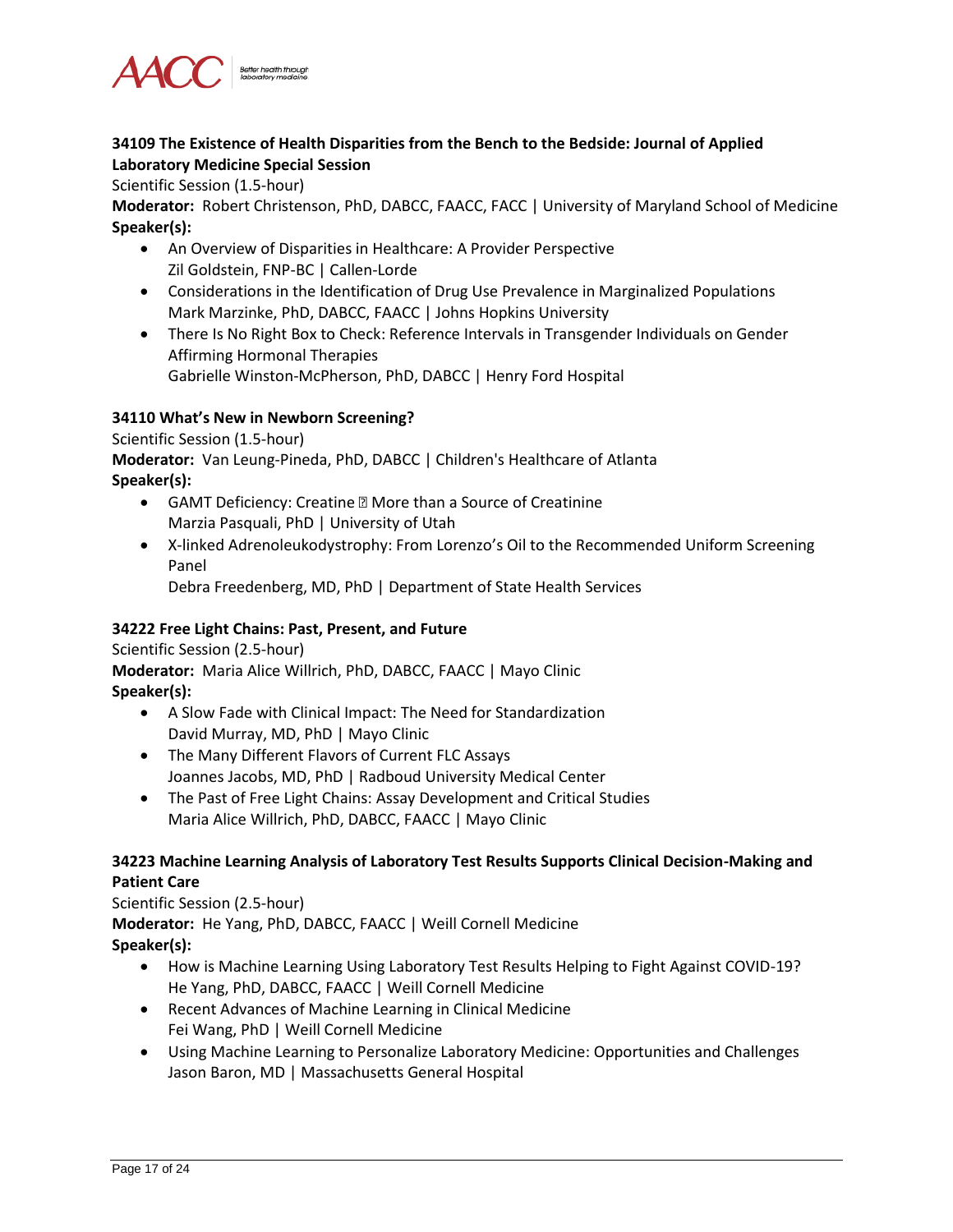

# **34224 Tackling Infectious Disease Testing and Interpretation from the Perspectives of the Core Clinical Laboratory and the Point-of-Care**

Scientific Session (2.5-hour)

**Moderator:** Nicole Tolan, PhD, DABCC | Brigham and Women's Hospital **Speaker(s):**

- Tackling Infectious Disease Testing and Interpretation Gary Horowitz, MD | Tufts Medical Center
- Tackling Infectious Disease Testing and Interpretation Nicole Tolan, PhD, DABCC | Brigham and Women's Hospital

#### **34225 Best Practices for Improving Quality Control and Quality Assurance**

Scientific Session (2.5-hour)

**Moderator:** Kornelia Galior, PhD, DABCC | University of Wisconsin, Madison **Speaker(s):**

- Defining Total Allowable Error for Individualized QC strategy Kornelia Galior, PhD, DABCC | University of Wisconsin, Madison
- Development, Implementation and Validation of Moving Averages in a Hospital Based Laboratory

Mark Cervinski, PhD, DABCC, FAACC | Dartmouth-Hitchcock Medical Center

• Evaluation of Proficiency Testing/External Quality Assessment Results and Developing Preventive and Corrective Actions (Permission withheld by speaker) Berna Aslan, MD, MSc, DABCC, FCACB, FAACC | Health Sciences Center, Eastern Health Authority

# **34226 Congenital and Acquired Bleeding Disorders: Properly Interpreting Coagulation Assays for Accurate Coagulopathy Diagnosis**

Scientific Session (2.5-hour)

**Moderator:** Morayma Reyes-Gil, MD, PhD | Montefiore

**Speaker(s):**

- Abnormal Coagulation Tests: Artifacts, Interferences or True Coagulopathies Morayma Reyes-Gil, MD, PhD | Montefiore
- COVID-19 Coagulopathy Geoffrey Wool, MD, PhD | University of Chicago
- Hereditary versus Acquired Coagulopathies Catherine Hayward, MD, PhD, FRCP | McMaster University

# **34227 Metal Goes Alternative: Charting Progression in Heavy Metal Analysis**

Scientific Session (2.5-hour)

**Moderator:** Jessica Colon-Franco, PhD, DABCC | Cleveland Clinic **Speaker(s):**

- Easy Listening: An Alternative Approach to Detecting Adverse Reactions to Metal Debris in Metal-on-Metal Implants Paul Jannetto, PhD, DABCC, MT (ASCP), FAACC | Mayo Clinic
- Alternative Matrices and Remastering Metal Analysis with ICP-QQQ-MS Jessica Colon-Franco, PhD, DABCC | Cleveland Clinic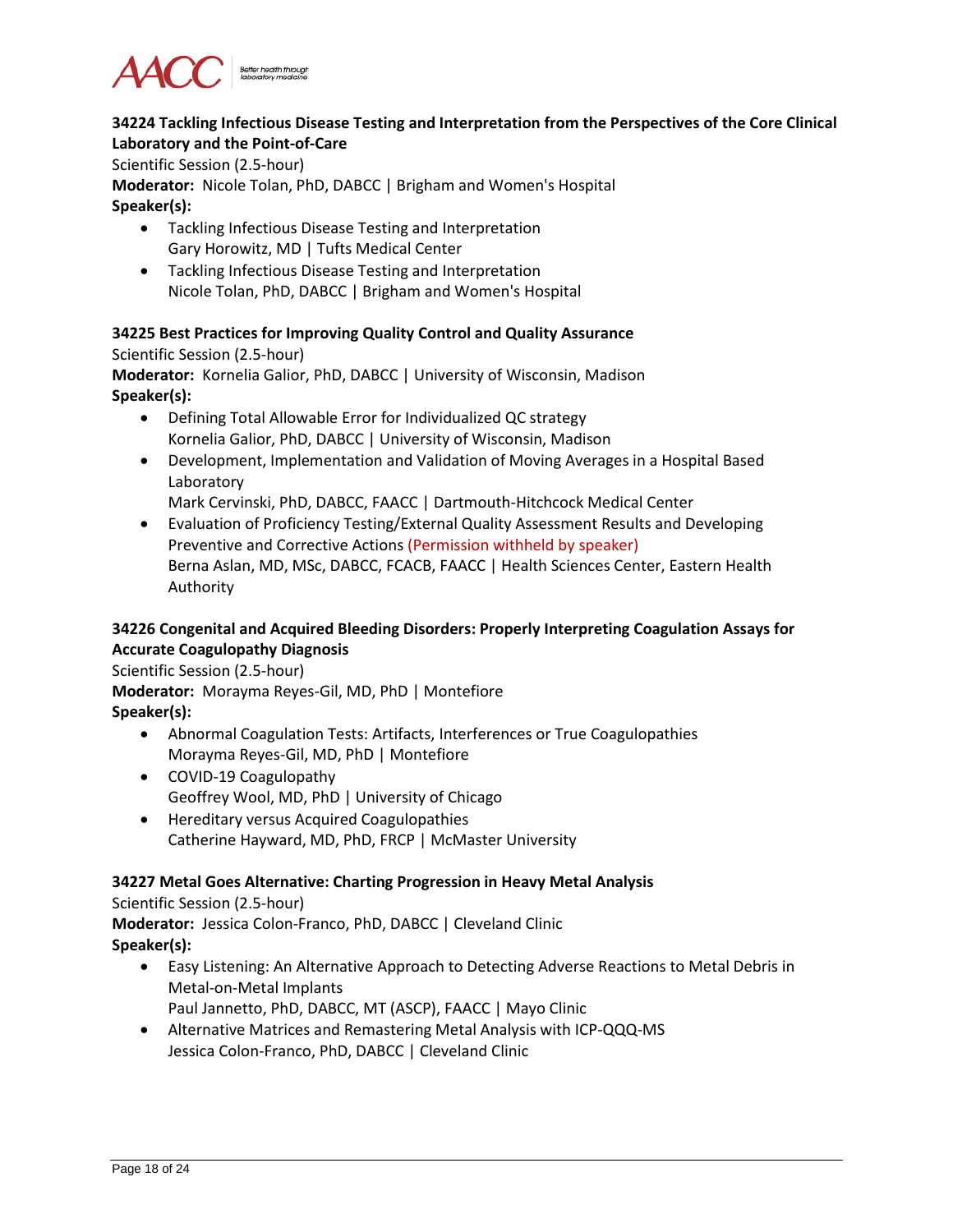

• Progressing Beyond Lead: Elemental Toxicity of the "Alternative" Heavy Metals – Cadmium, Mercury, and Arsenic Joshua Bornhorst, PhD, DABCC | Mayo Clinic

#### **34228 What We Have Learned Post Implementation of High Sensitivity Cardiac Troponin Into Clinical Practice: Experience of Three Different Medical Centers Using Three Different Assays** Scientific Session (2.5-hour)

**Moderator:** Fred Apple, PhD, DABCC | Hennepin Healthcare/Hennepin County Medical Center **Speaker(s):**

- Abbott High Sensitivity Cardiac Troponin I: Laboratory and Clinical Experience Fred Apple, PhD, DABCC | Hennepin Healthcare/Hennepin County Medical Center
- Beckman Coulter High Sensitivity Cardiac Troponin I: Emergency Medicine Experience Brandon Allen, MD | University of Florida
- Beckman Coulter High Sensitivity Cardiac Troponin I: Laboratory Medicine Experience Stacy Beal, MD | University of Florida Health
- Roche High Sensitivity Cardiac Troponin T: Laboratory and Clinical Experience Allan Jaffe, MD | Mayo Clinic

# **34230 The Role of the Clinical Laboratory in the Diagnosis, Management, and Understanding of MIS-C: An Update**

Scientific Session (1.5-hour)

**Moderator:** Sridevi Devaraj, PhD, DABCC, FAACC, FRSC | Texas Childrens Hospital and Baylor College of Medicine

# **Speaker(s):**

- Clinical Presentation of MIS-C: An Update Tiphanie Vogel, MD, PhD | Texas Children's Hospital/Baylor College of Medicine
- Role of the Clinical Laboratory in the Diagnosis and Management of MIS-C Sridevi Devaraj, PhD, DABCC, FAACC, FRSC | Texas Childrens Hospital and Baylor College of Medicine

# **34231 Updates in SARS-CoV-2 Sequence Surveillance**

Scientific Session (1.5-hour) **Moderator:** Alex Greninger, MD, PhD, MS, MPhil | University of Washington **Speaker(s):**

- Genomic Surveillance for SARS-CoV-2 in the United States Duncan MacCannell, PhD | Centers for Disease Control and Prevention
- SARS-CoV-2 Sequencing in the Clinical Lab Alex Greninger, MD, PhD, MS, MPhil | University of Washington

# **35101 Emerging Areas in Therapeutic Drug Monitoring: Antifungals, Direct Oral Anticoagulants, and Psychoactive Drugs**

Scientific Session (1.5-hour)

**Moderator:** William Clarke, MBA, PhD, DABCC, FAACC | Johns Hopkins University School of Medicine **Speaker(s):**

• Special Issues of TDM of Antifungals and Direct Oral Anticoagulants in Critically Ill Patients and Special Populations

Amitava Dasgupta, PhD, DABCC | University of Texas-Houston Medical School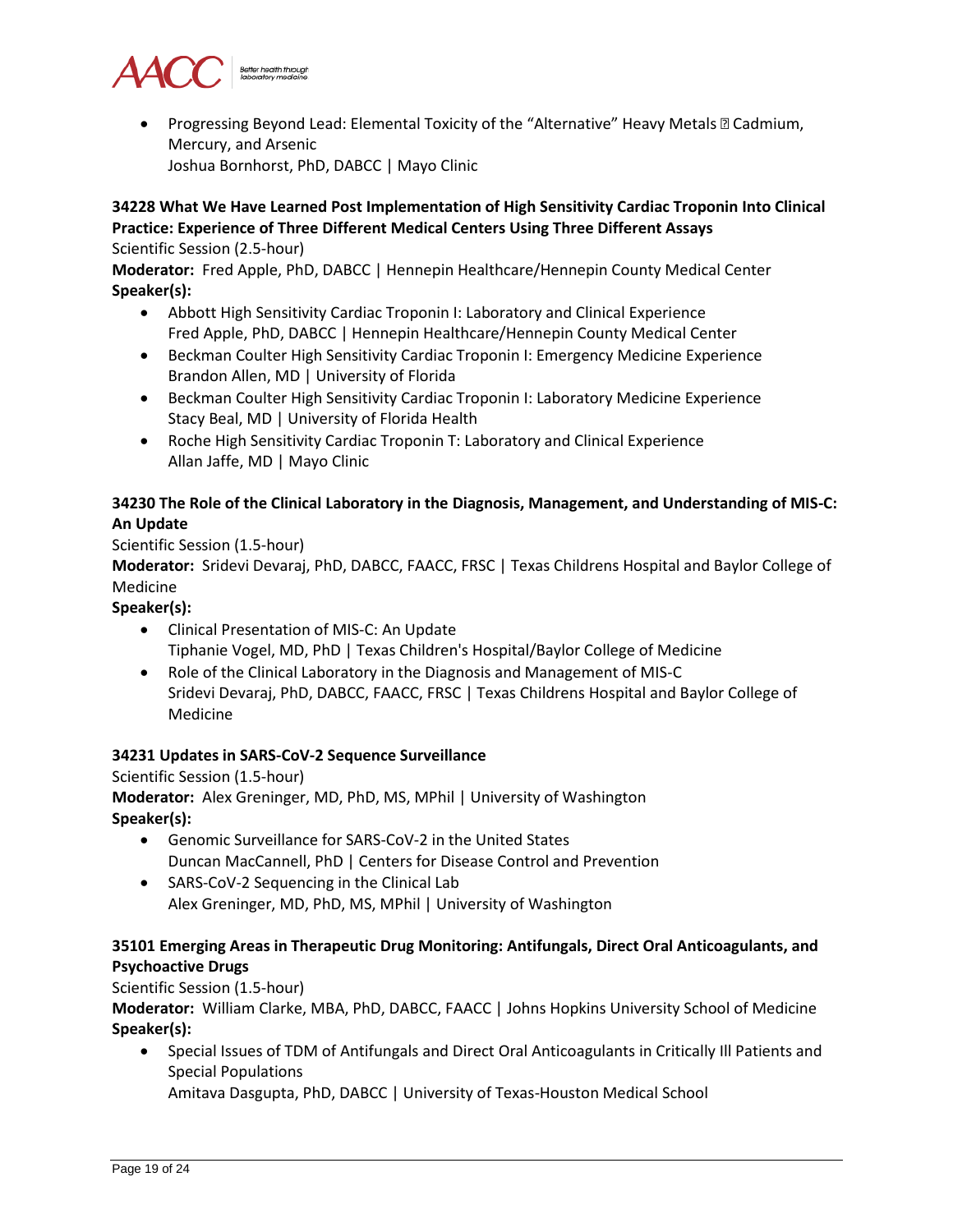

• TDM for Psychoactive Drugs: Guidelines for Optimal Utilization William Clarke, MBA, PhD, DABCC, FAACC | Johns Hopkins University School of Medicine

#### **35102 Essential Diagnostics for Universal Health Coverage**

#### **Recording not available due to technical difficulties.**

Scientific Session (1.5-hour)

**Moderator:** Sue Horton, PhD | University of Waterloo

**Speaker(s):**

- Diagnostics: The Greatest Gap in the Cascade of Care (unavailable) Mike Wilson, MD | Denver Health
- The World Health Organization's Essential Diagnostics List and Policies Needed to Strengthen Diagnostic Capacity Globally (unavailable) Lee Schroeder, MD, PhD | University of Michigan

#### **35103 Laboratories Ally with Clinicians in Mitigating the Burden of Heart Disease from Childhood** Scientific Session (1.5-hour)

**Moderator:** Jing Cao, PhD, DABCC, FAACC | University of Texas Southwestern Medical Center **Speaker(s):**

- Salient Features of AHA Statement on CVD Risk Reduction in High Risk Children and Strategies of Laboratory Testing for Risk Management Sridevi Devaraj, PhD, DABCC, FAACC, FRSC | Texas Childrens Hospital and Baylor College of Medicine
- Utility of Newer Generation Cardiac Marker Assays on the Management of Children with Vulnerable Heart Conditions Stephen Roper, PhD, DABCC | Washington University School of Medicine

#### **35104 Mind the App: Application Development as a Solution to Unmet Needs in Laboratory Workflows**

Scientific Session (1.5-hour)

**Moderator:** Amrom Obstfeld, MD, PhD | Children's Hospital of Philadelphia **Speaker(s):**

- Making Reliable Lab Apps: Demystifying Good Software Engineering Practices Stephan Kadauke, MD, PhD | Children's Hospital of Philadelphia
- Why Use R and What Kinds of Apps Can I Make? Daniel Holmes, MD | University of British Columbia

# **35105 Novel Applications of High Sensitivity Cardiac Troponin Assays: Risk Stratification in Patients with Atherosclerotic Cardiovascular Disease and Monitoring of Cardiac Health**

Scientific Session (1.5-hour)

**Moderator:** Petr Jarolim, MD, PhD | Brigham and Women's Hospital **Speaker(s):**

- High Sensitivity Cardiac Troponin Assays Petr Jarolim, MD, PhD | Brigham and Women's Hospital
- High Sensitivity Cardiac Troponin Assays for Monitoring and Diagnosing Myocardial Injury During Cardiotoxic Chemotherapy, Cancer Immunotherapy and Non-Cardiac Surgery Petr Jarolim, MD, PhD | Brigham and Women's Hospital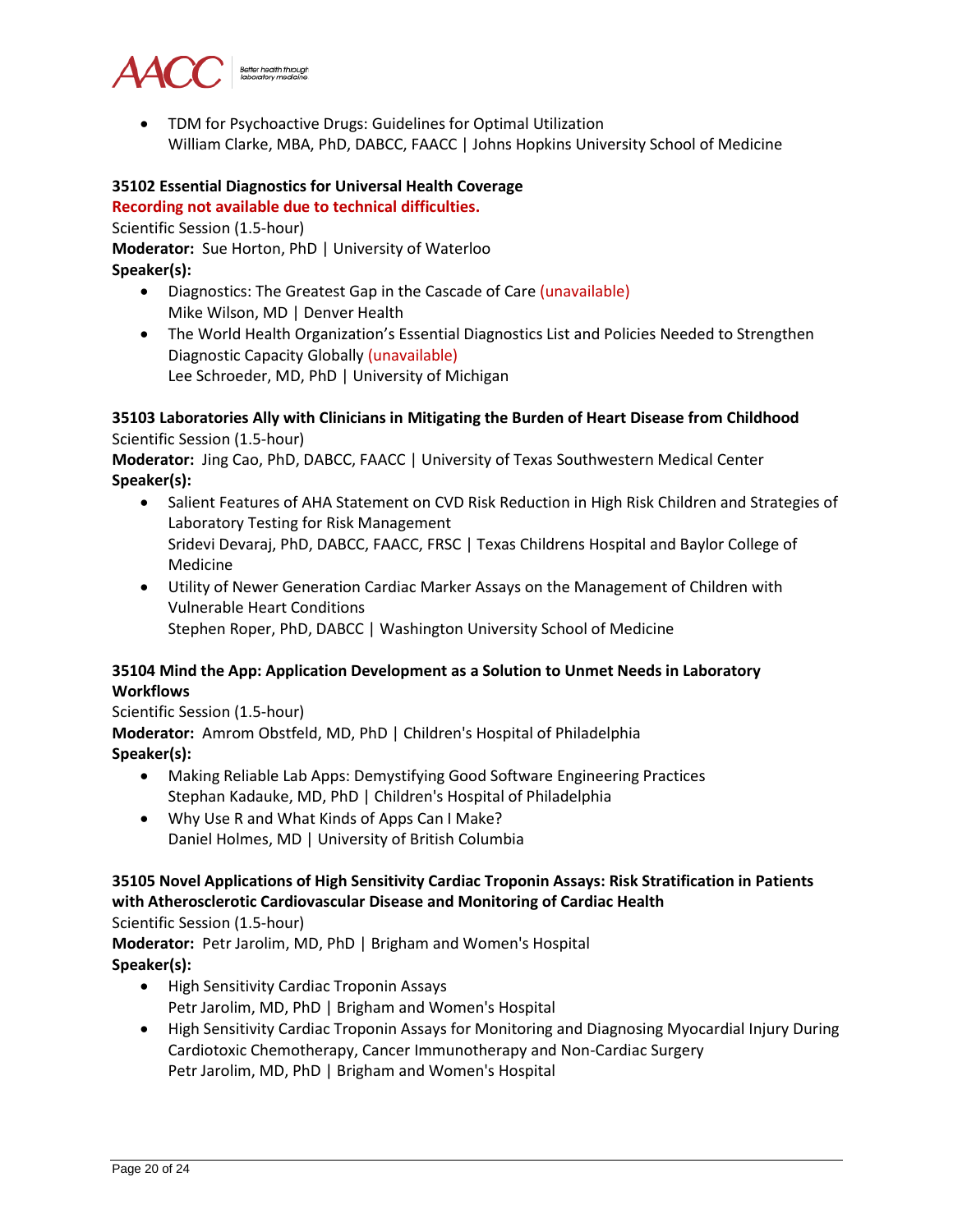

• High-Sensitivity Cardiac Troponin Testing in Stable Atherosclerotic Cardiovascular Disease and Its Use for Identification of Patients Who May Benefit from More Intense Therapy David Morrow, MD, MPH | Brigham and Women's Hospital

#### **35106 Albumin Measurement: Harmonization and Body Fluid Testing**

Scientific Session (1.5-hour)

**Moderator:** Darci Block, PhD, DABCC | Mayo Clinic

**Speaker(s):**

• Albumin Measurement in Body Fluids: Analytical and Clinical Considerations Darci Block, PhD, DABCC | Mayo Clinic

#### **35108 What COVID-19 Testing Hath Wrought: A Forecast for the Future of Virology Testing** Scientific Session (1.5-hour)

**Moderator:** Alex Greninger, MD, PhD, MS, MPhil | University of Washington **Speaker(s):**

- SARS-CoV-2 Testing and the Future: The Stanford University Medical Center Experience Benjamin Pinsky, MD, PhD | Stanford University
- SARS-CoV-2 Testing and the Future: The University of Washington Medical Center Experience Alex Greninger, MD, PhD, MS, MPhil | University of Washington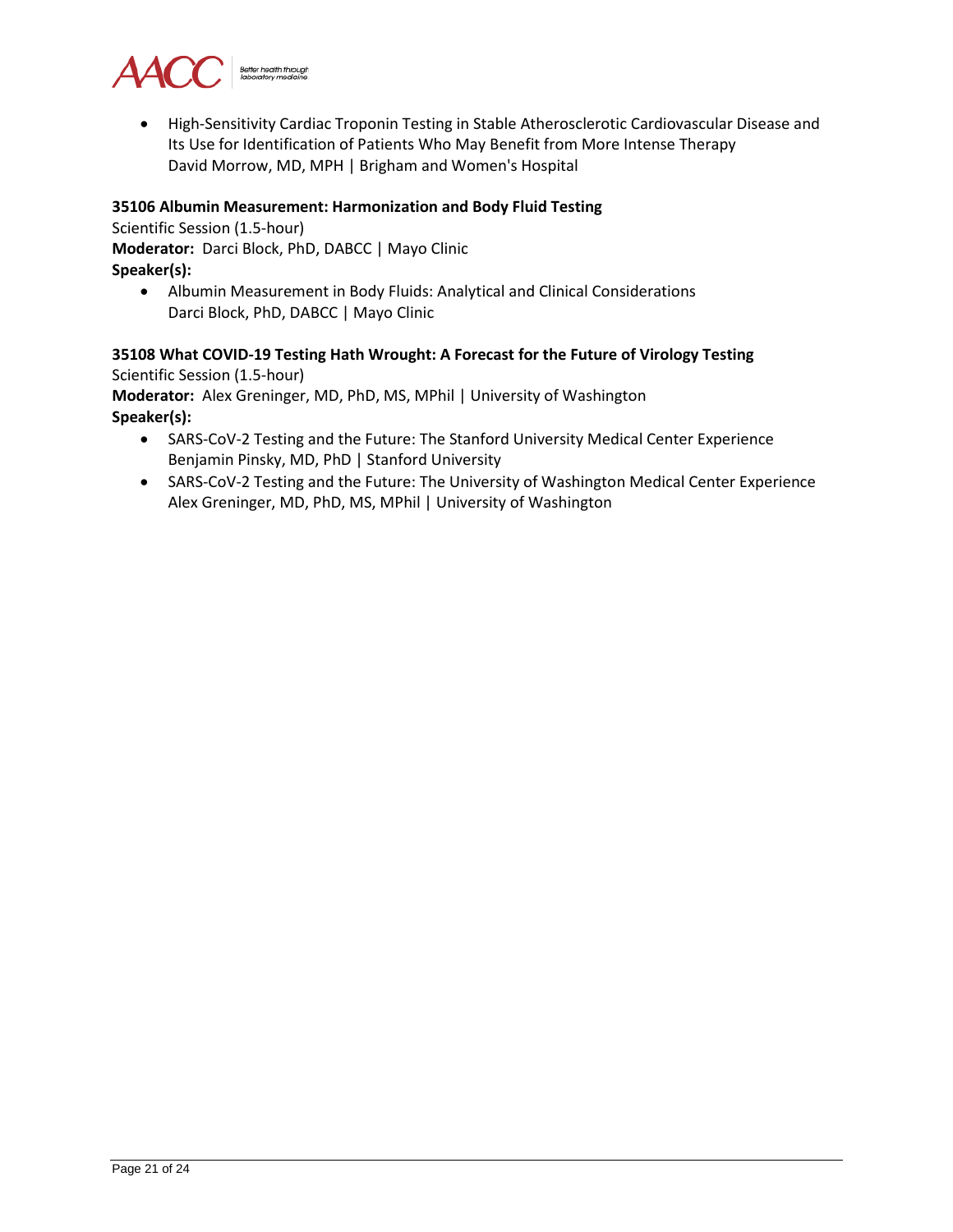

# **AACC UNIVERSITY COURSES**

#### **191003 Next Generation Sequencing for Laboratorians: Understanding the Essentials** AACC University Half Day Session

**Moderator:** Christina Lockwood, PhD, ABMG, DABCC | University of Washington **Speaker(s):**

- NGS Applications for Inherited Testing: Casting an Ever-Widening Net Linnea Baudhuin, PhD, DABMGG, FACMG | Mayo Clinic
- NGS as a Tool for Precision Medicine: How to Choose the Best Test for Your Patient Christina Lockwood, PhD, ABMG, DABCC | University of Washington
- Practical Applications for NGS in Oncology Vera Paulson, MD, PhD | University of Washington

#### **191004 Analytical Interferences in the Clinical Laboratory: Basics and Beyond**

AACC University Half Day Session

**Moderator:** Nikola Baumann, PhD, DABCC | Mayo Clinic

- **Speaker(s):**
	- Challenges for the Clinical Laboratory: Dealing with the Interferences That We Can See Nikola Baumann, PhD, DABCC | Mayo Clinic
	- Challenges for the Clinical Laboratory: Technology- , Test- and Patient-Specific Interferences Kamisha Johnson-Davis, PhD, DABCC, FAACC | University of Utah/ARUP Laboratories
	- Challenges for the Clinical Laboratory: The Interferences That Are Not Visible Brooke Katzman, PhD | Mayo Clinic

# **192007 Navigating Your Lab Through Change: Leadership, Innovation, and Crisis Management (SYCL Workshop)**

# **SYCL Workshop**

**Moderator:** Janetta Bryksin **Speaker(s):**

- Lab of the Future Khosrow Adeli, PhD, FCACB, NACB, DABCC | Hospital for Sick Children
- Leadership Change... Keep Calm and Lead On Julie Shaw, PhD, FCACB | The Ottawa Hospital University of Ottawa/Eastern Ontario Regional Laboratories Association
- The One about Crisis Management and the Pandemic Chad Neilsen, BS, MPH, CIC, FAPIC | University of Florida Health Jacksonville

# **192008 LC-MS/MS Operations and Quality Assurance: A Primer**

AACC University Half Day Session **Moderator and Speaker:** Brian Rappold | LabCorp **Speaker(s):**

• LC-MS/MS Operations: Tips/Tricks and Best Practice Quality Assurance in the Mass Spec Lab

# **193009 Doing More with R: Create Your Own Automated Reports and Dashboards**

AACC University Full Day Session **Moderator:** Shannon Haymond, PhD, DABCC, FAACC | Lurie Children's **Speaker(s):**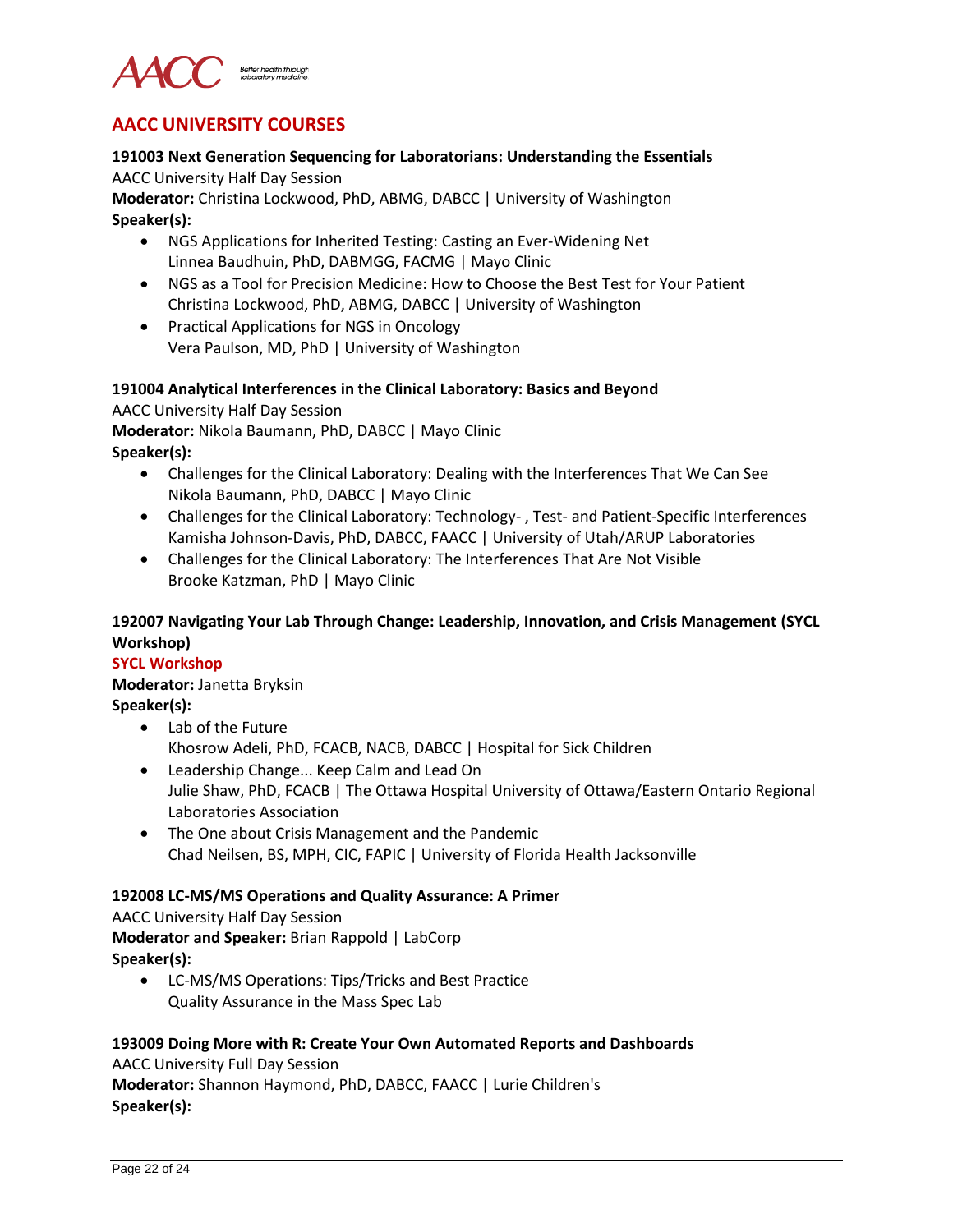

- Doing More with R: Create Your Own Automated Reports and Dashboards Shannon Haymond, PhD, DABCC, FAACC | Lurie Children's
- Doing More with R: Create Your Own Automated Reports and Dashboards Dustin Bunch, PhD, DABCC | Nationwide Children's Hospital
- Doing More with R: Create Your Own Automated Reports and Dashboards Daniel Holmes, MD | University of British Columbia

# **193010 Ten Hut! Fall in for the Essential Elements of a Point-of-Care Testing Boot Camp**

#### AACC University Full Day Session

**Moderator:** Jeanne Mumford, BS, MLS, MT (ASCP) | Johns Hopkins Hospital **Speaker(s):**

- Are You Competent to Evaluate Operator Competency? Peggy Mann, MS, MT(ASCP), CPP | University of Texas Medical Branch
- Are You Connected? Saving Your Sanity Using Connectivity for Point-of-Care Testing! Kerstin Halverson, MS | Werfen North America
- Integrating Quality and Compliance into Point-of-Care Testing Kimberly Skala, BA, MT(ASCP) | Instrumentation Laboratory
- Working in Multidisciplinary Teams and Strengthening Your Communication Skills Jeanne Mumford, BS, MLS, MT (ASCP) | Johns Hopkins Hospital

# **193011 Trust, But Verify: Getting the Most Out of Method Evaluation Experiments, Including Establishing QC After Accepting the New Method**

AACC University Full Day Session

**Moderator:** David Koch, PhD, DABCC, FAACC | Emory University/Grady Memorial Hospital **Speaker(s):**

- Establishing QC Parameters for Ongoing Monitoring of Test Performance Anthony Killeen, MB, BCh, PhD, DABCC, FAACC | University of Minnesota
- Introduction and Setting Performance Goals David Koch, PhD, DABCC, FAACC | Emory University/Grady Memorial Hospital
- Laboratory Challenges in Method Evaluation James Nichols, PhD, DABCC, FAACC | Vanderbilt University Medical Center
- Performance Verification Janetta Bryksin, PhD, DABCC | Emory University

# **193012 How To Truly Excel at Data Analysis and Visualization: An Introduction To the R Programming Language**

AACC University Full Day Session **Moderator:** Joseph Rudolf, MD | University of Utah/ARUP Laboratories **Speaker(s):**

- Basics of R and RStudio and Visualizing Data Joseph Rudolf, MD | University of Utah/ARUP Laboratories
- Reporting, Importing, and Transforming Data Patrick Mathias, MD, PhD | University of Washington
- Summarizing Data and Statistics Patrick Mathias, MD, PhD | University of Washington